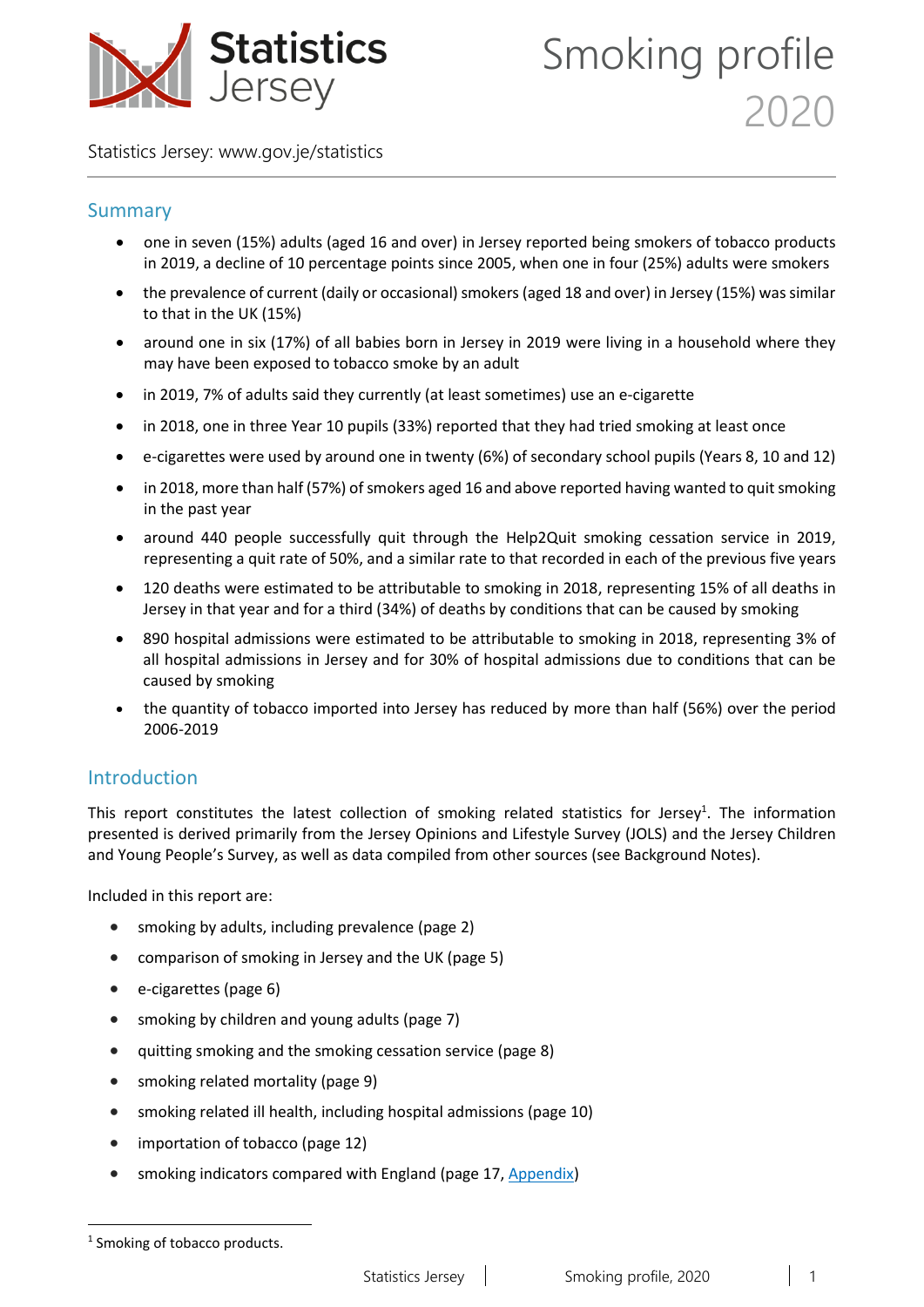

### Smoking by adults

The information presented in this section relates to the smoking behaviour of Jersey resident adults (aged 16 and over). The main source of data on adult smoking comes from the Jersey Opinions and Lifestyle Survey (JOLS), formerly the Jersey Annual Social Survey (JASS), conducted by Statistics Jersey.

Smoking prevalence (16+)

- in 2019, around one in seven (15%) adults in Jersey were smokers, representing a decrease of 10 percentage points (pp) since 2005 when one in four (25%) adults were smokers - see Table 1
- the proportion of adults in Jersey who reported smoking daily has decreased from around one in five (19%) in 2005 to around one in ten (11%) in 2019 – see Figure 1
- in the UK, in 2018, a sixth (17%) of adults (aged 16 and over) were smokers compared to almost a quarter (24%) in 2005<sup>2</sup>

|                                                  | 2005 | 2007 | 2008 | 2010 | 2012 | 2013 | 2014 | 2015 | 2016 | 2017 | 2018 | 2019           |
|--------------------------------------------------|------|------|------|------|------|------|------|------|------|------|------|----------------|
| I have never<br>smoked /<br>I don't smoke        | 45   | 48   | 48   | 47   | 46   | 44   | 48   | 50   | 47   | 52   | 53   | 53             |
| I used to smoke<br>occasionally but<br>don't now | 12   | 15   | 15   | 13   | 15   | 15   | 15   | 14   | 14   | 13   | 17   | 13             |
| I used to smoke<br>daily but don't<br>now        | 17   | 17   | 16   | 17   | 17   | 18   | 19   | 17   | 20   | 19   | 15   | 20             |
| I smoke<br>occasionally but<br>not everyday      | 6    | 6    | 5    | 8    | 6    | 6    | 5    | 6    | 6    | 5    | 5    | $\overline{4}$ |
| I smoke daily                                    | 19   | 14   | 16   | 15   | 16   | 16   | 14   | 12   | 13   | 11   | 10   | 11             |
| <b>Total</b>                                     | 100  | 100  | 100  | 100  | 100  | 100  | 100  | 100  | 100  | 100  | 100  | 100            |

#### Table 1: Do you smoke? Percentage by year, 2005-2019 (adults aged 16 and over)<sup>3</sup>

*Source: JASS 2005-2015, JOLS 2016-2019*

1

<sup>&</sup>lt;sup>2</sup> Office for National Statistics, Adult smoking habits in Great Britain, 2018, published 1 July 2019, available from www.ons.gov.uk

<sup>&</sup>lt;sup>3</sup> Percentages are rounded independently and as such may not sum to total.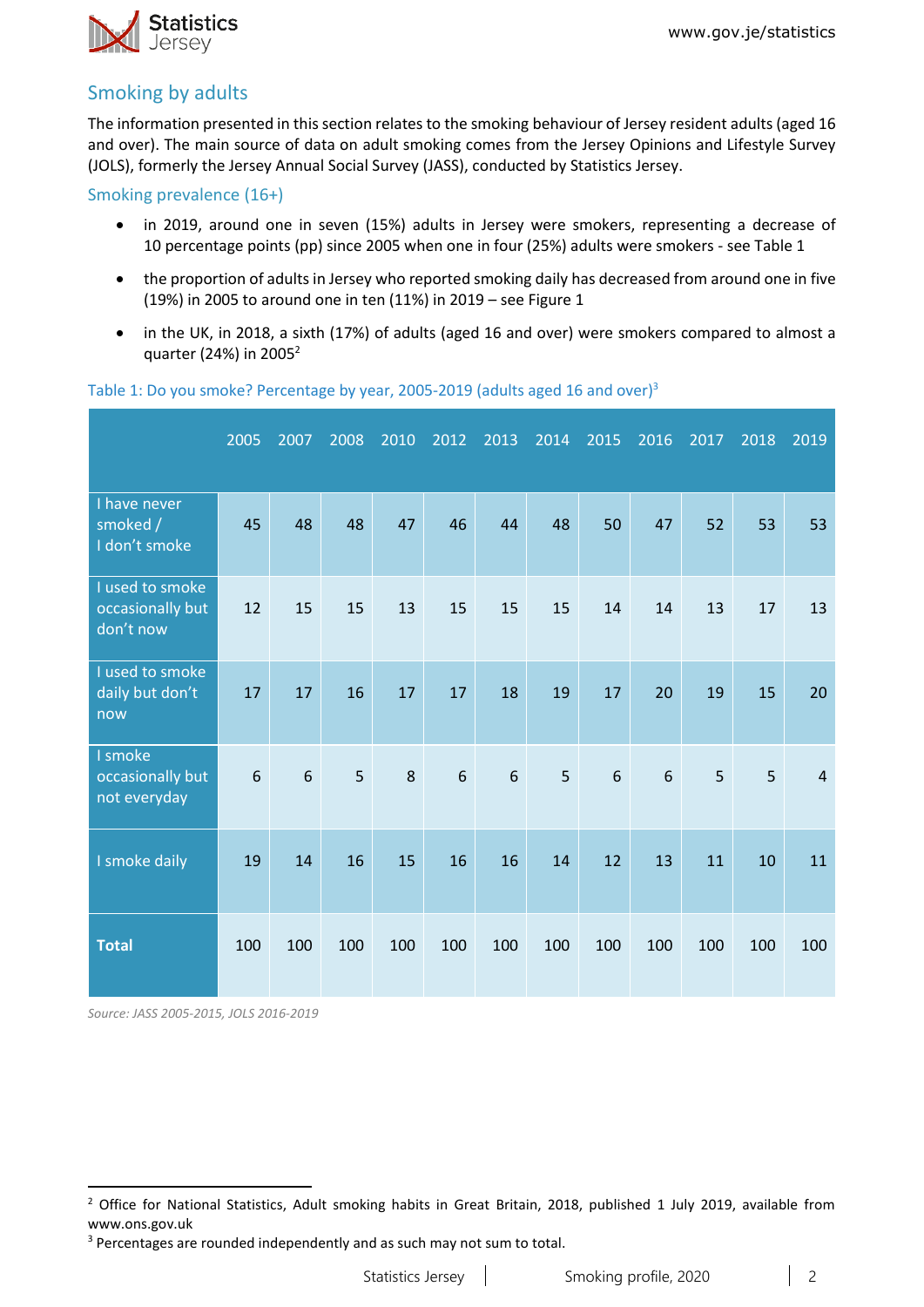

#### Figure 1: Smoking status, 2005 and 2019



*Source: JASS 2005 and JOLS 2019*

- in 2019, one in five adults aged 35-44-years (21%) were smokers (occasionally or daily) compared to around one in fifteen (7%) of those aged 65 years and over - see Figure 2
- in 2005, the highest prevalence of smoking was seen in the 16-34 age group, with around one in three (34%) of this age group reporting that they smoked
- over the period from 2005 to 2019, the 16-34 age group saw a decrease in smoking prevalence from 34% in 2005 to 16% in 2019





■2005 ■2019

*Source: JASS 2005 and JOLS 2019*

- in 2019 the prevalence of daily and occasional smoking was similar for males and females (15%)
- in 2005 smoking prevalence was 23% for males and 27% for females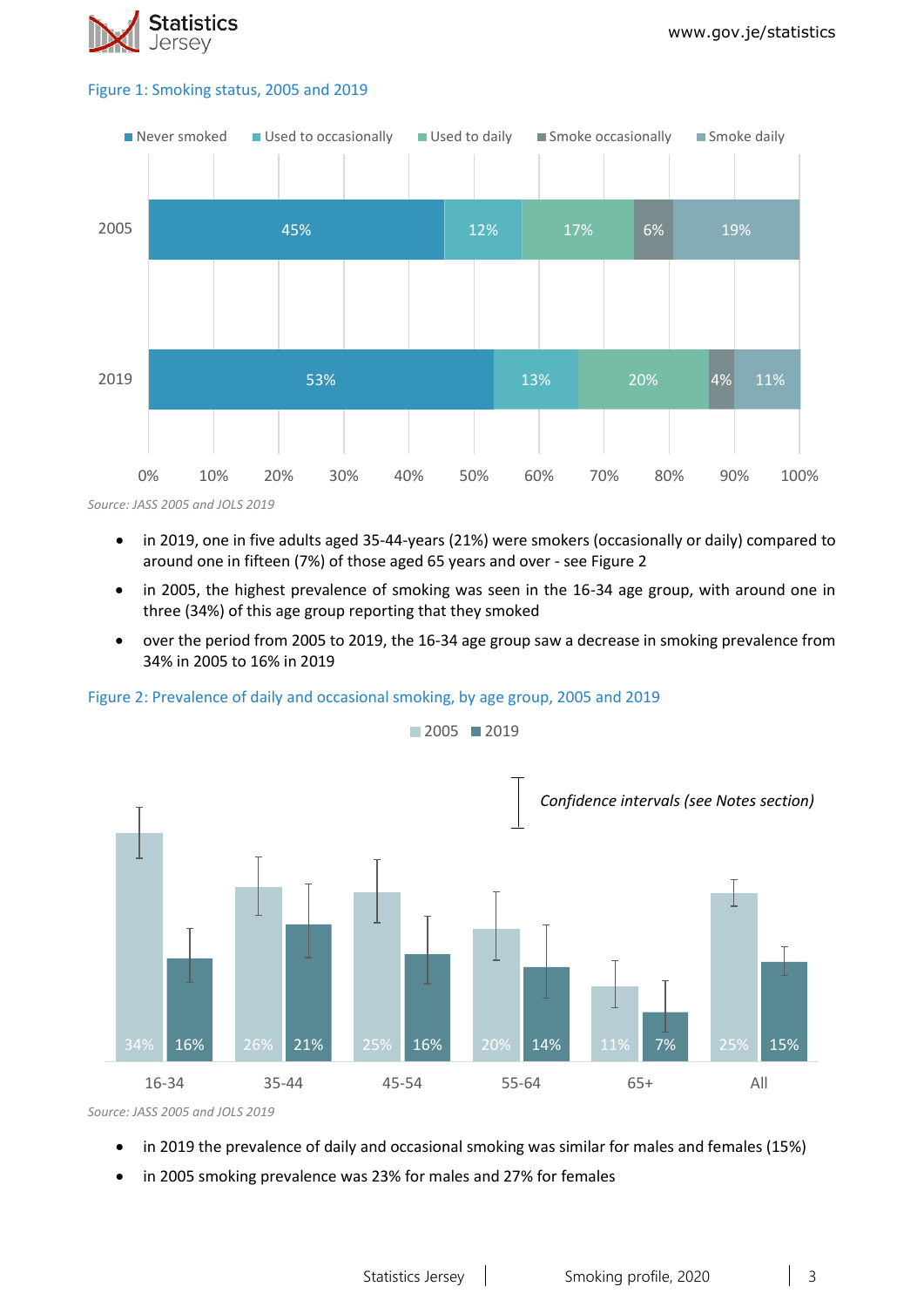

Figure 3 shows that the smoking prevalence of adults in Jersey has decreased for both sexes since 2005.





*Source: JASS 2005-2015, JOLS 2016-2019*

### Cigarette consumption

• the number of cigarettes smoked each day by adult smokers in Jersey has remained relatively similar over the past decade, with an average of 14 per day in 2008 and 13 per day in 2018

### Characteristics of smokers

#### Economic activity and occupation

- around one in eight (12%) of the working population reported being daily smokers in 2019
- the highest proportion of daily smoking was for people working in manual and routine professions (28%); for workers in technical and clerical professions the proportion was 11%; while 10% of people working in managerial and professional occupations reported smoking daily
- since 2014 there has been a decline in the proportion of current (daily or occasional) smokers among all professional groups

#### **Tenure**

- one in five (20%) of adults living in social housing, more than one in six (18%) living in non-qualified accommodation, one in seven living in qualified rental accommodation (15%) and around one in twenty (6%) living in owner-occupied accommodation reported smoking daily
- there was a higher proportion of current (daily or occasional) smokers living in social rented accommodation (25%) than in owner-occupied accommodation (10%)

#### Education level

**.** 

• 13% of adults educated to secondary level or below reported smoking daily, compared to 7% of those educated to a higher level<sup>4</sup>

<sup>4</sup> Defined as having a first or higher degree.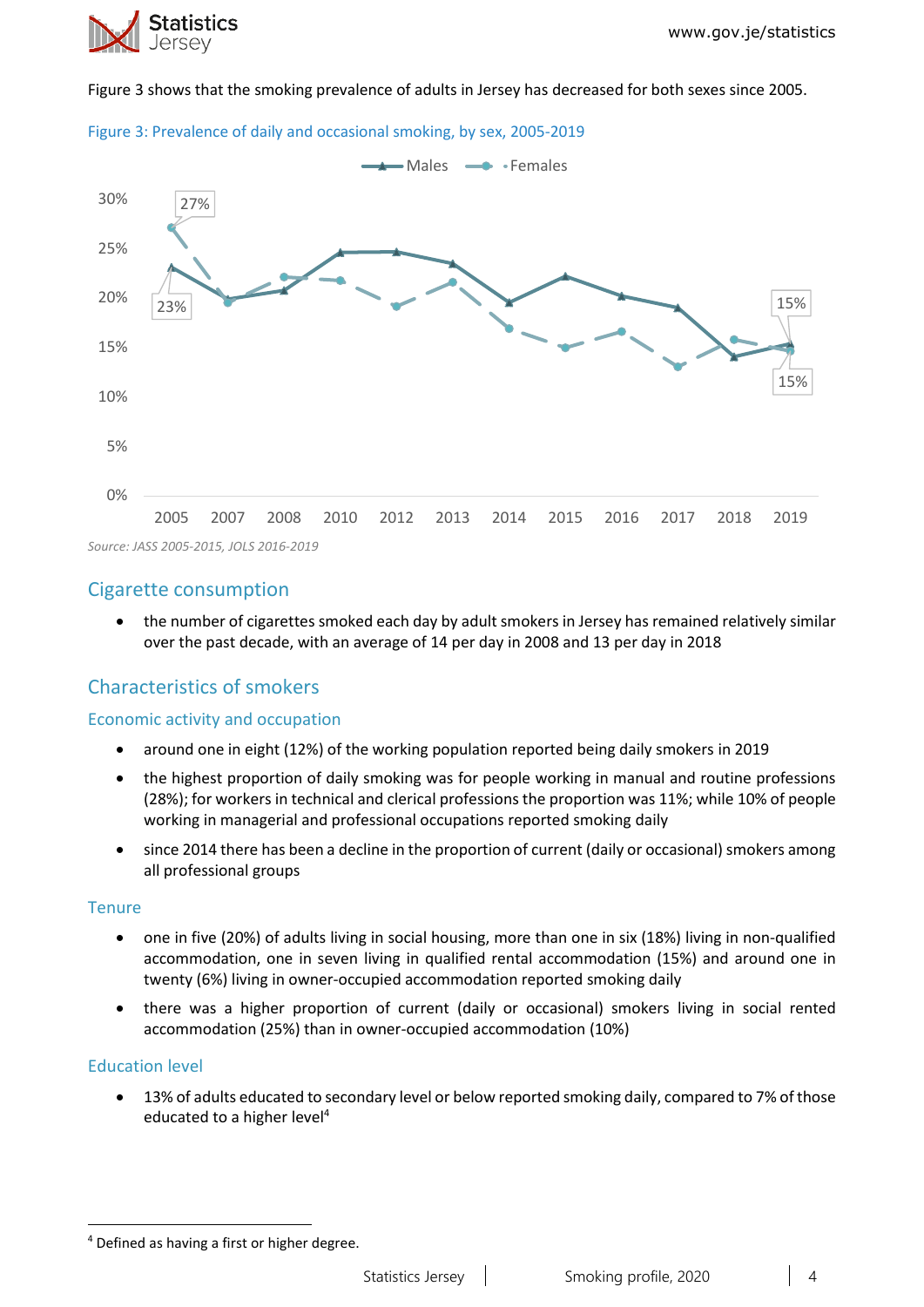

#### Mental health

- around one in five adults who had low or medium scores for happiness (21%), life satisfaction (22%) and feeling worthwhile (20%) were smokers (daily and occasional)
- around one in ten adults who had high scores for happiness (12%), life satisfaction (11%) and feeling worthwhile (12%) were smokers
- around one in four (24%) adults with high levels of anxiety were more likely to be smokers than those with medium (16%) or low (12%) levels of anxiety

#### Smoking inside the home

- in 2018, one in seven (14%) Jersey households reported having someone who regularly smoked inside their home
- one in ten (10%) owner-occupier households had someone who regularly smoked inside their home, compared to one in six of qualified rental households (17%), one in six non-qualified households (18%) and one in four (25%) of social housing households
- in households where children were either living or were regularly looked after in the home, 7% of owner-occupier households, 15% of qualified rental households, 34% of non-qualified households and 35% of social housing households reported having someone who smoked inside the home

#### Smoking around babies

**.** 

As part of the 6-week check of new-born babies, the risk of exposure to second-hand smoke is assessed by GPs. This assessment indicated that:

• around one in six (17%) of all babies born in Jersey in 2019 were living in a household where they may be exposed to tobacco smoke by an adult

### Comparison with the UK (aged 18 years and over)

• in 2018, the prevalence of current (daily or occasional) smokers aged 18 and over in Jersey (15%) was similar to the UK (15%) and to each of its constituent countries, England (14%), Northern Ireland, Scotland and Wales (all 16%), as shown in Table 2

#### Table 2: Smoking rates in Jersey and the UK, 2012-2019, all persons aged 18 and over, percentages

|      | <b>England</b> | <b>Wales</b>             | <b>Scotland</b>          | <b>Northern</b><br>Ireland | Jersey |
|------|----------------|--------------------------|--------------------------|----------------------------|--------|
| 2012 | 19             | 21                       | 22                       | 19                         | 22     |
| 2013 | 18             | 20                       | 22                       | 19                         | 23     |
| 2014 | 18             | 19                       | 20                       | 18                         | 18     |
| 2015 | 17             | 18                       | 19                       | 19                         | 19     |
| 2016 | 16             | 17                       | 18                       | 18                         | 19     |
| 2017 | 15             | 16                       | 16                       | 17                         | 16     |
| 2018 | 14             | 16                       | 16                       | 16                         | 15     |
| 2019 | -              | $\overline{\phantom{a}}$ | $\overline{\phantom{a}}$ | $\overline{\phantom{a}}$   | 15     |

*Source: JASS 2012-2015, JOLS 2016-2019 and Office for National Statistics<sup>5</sup>*

<sup>&</sup>lt;sup>5</sup> Office for National Statistics, Adult smoking habits in Great Britain, 2018, published 1 July 2019, available from www.ons.gov.uk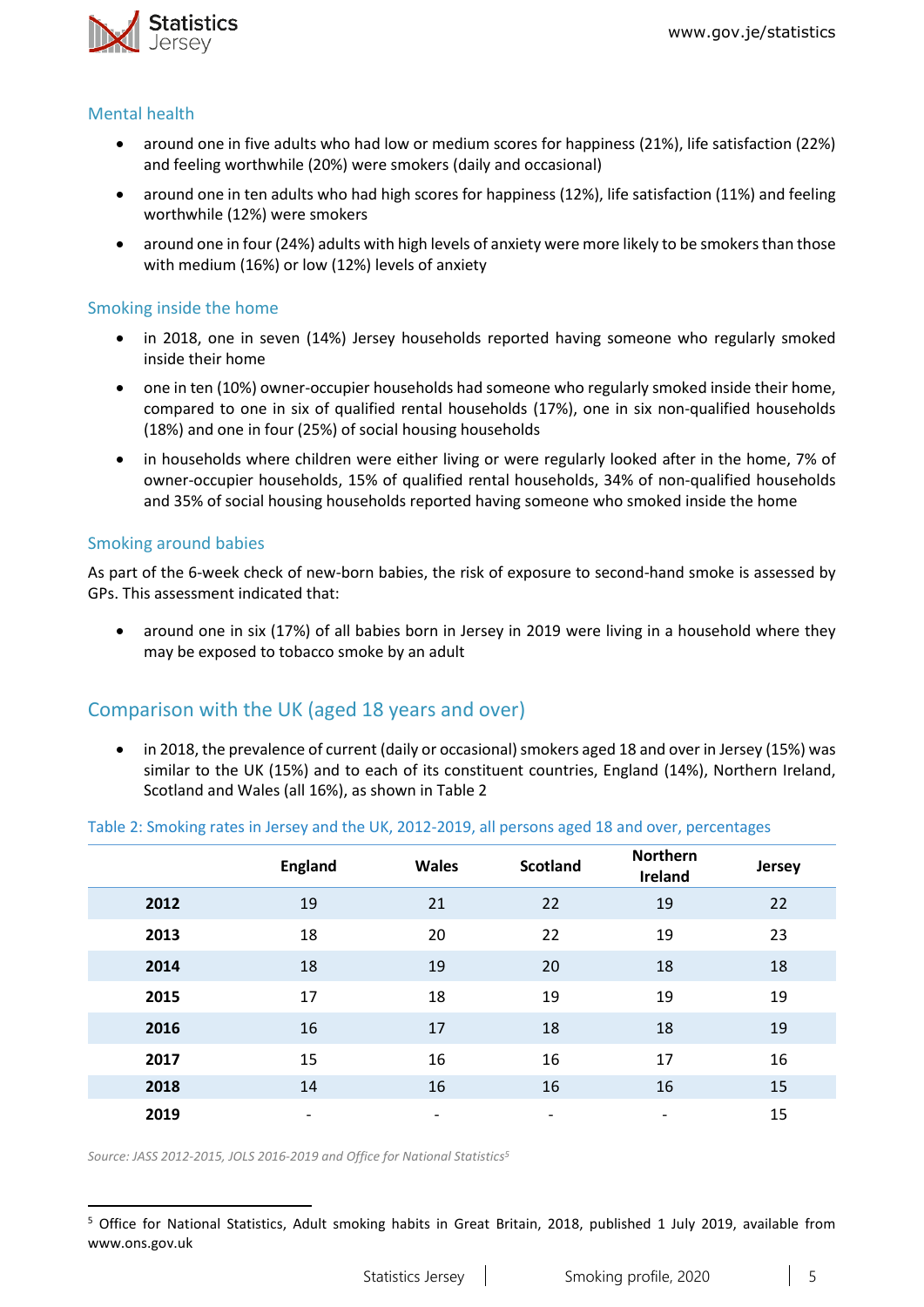### Use of electronic cigarettes

E-cigarettes deliver nicotine that is vaporised and inhaled from a liquid form via a battery-powered device that simulates cigarette smoking; these devices are classified as nicotine containing products.

Questions about e-cigarettes have been included in JOLS since 2014, including a question about frequency of use and a more detailed question about why respondents are using these devices (asked every two years).

In 2019:

•

- 7% of adults in Jersey reported using e-cigarettes at least sometimes, a slightly higher proportion than in 2014 (4%)
- more than a quarter (27%) of current (daily or occasional) smokers in Jersey reported using e-cigarettes at least sometimes (see Figure 5)
- four-fifths (81%) of adults reported having either never used or not having heard of e-cigarettes
- similar proportions of men (9%) and women (6%) reported using e-cigarettes at least sometimes

2014 2015 2016 2017 2018 2019

• the 35 to 44 years age-group had the highest proportion of people using e-cigarettes (17%)

#### Figure 5: Proportion of adults using e-cigarettes at least sometimes, by smoking status, 2014 - 2019



*Source: JASS 2014-2015; JOLS 2016-2019*

#### Main reason given for using e-cigarettes

• almost a third (30%) of current smokers in Jersey reported using e-cigarettes to help them cut down on the amount they smoke, while (22%) had used e-cigarettes as part of a serious attempt to quit<sup>6</sup>

#### E-cigarettes - children and young adults

- 85% of Year 8, 63% of Year 10 and 58% of Year 12 students reported they had never used an e-cigarette
- current and regular e-cigarette prevalence of secondary school pupils (Years 8, 10 and 12) was 6%
- boys (8%) were more likely than girls (3%) to be current e-cigarette users
- current e-cigarette use increased with age, from 2% of Year 8 pupils to 8% of both Years 10 and 12

**.**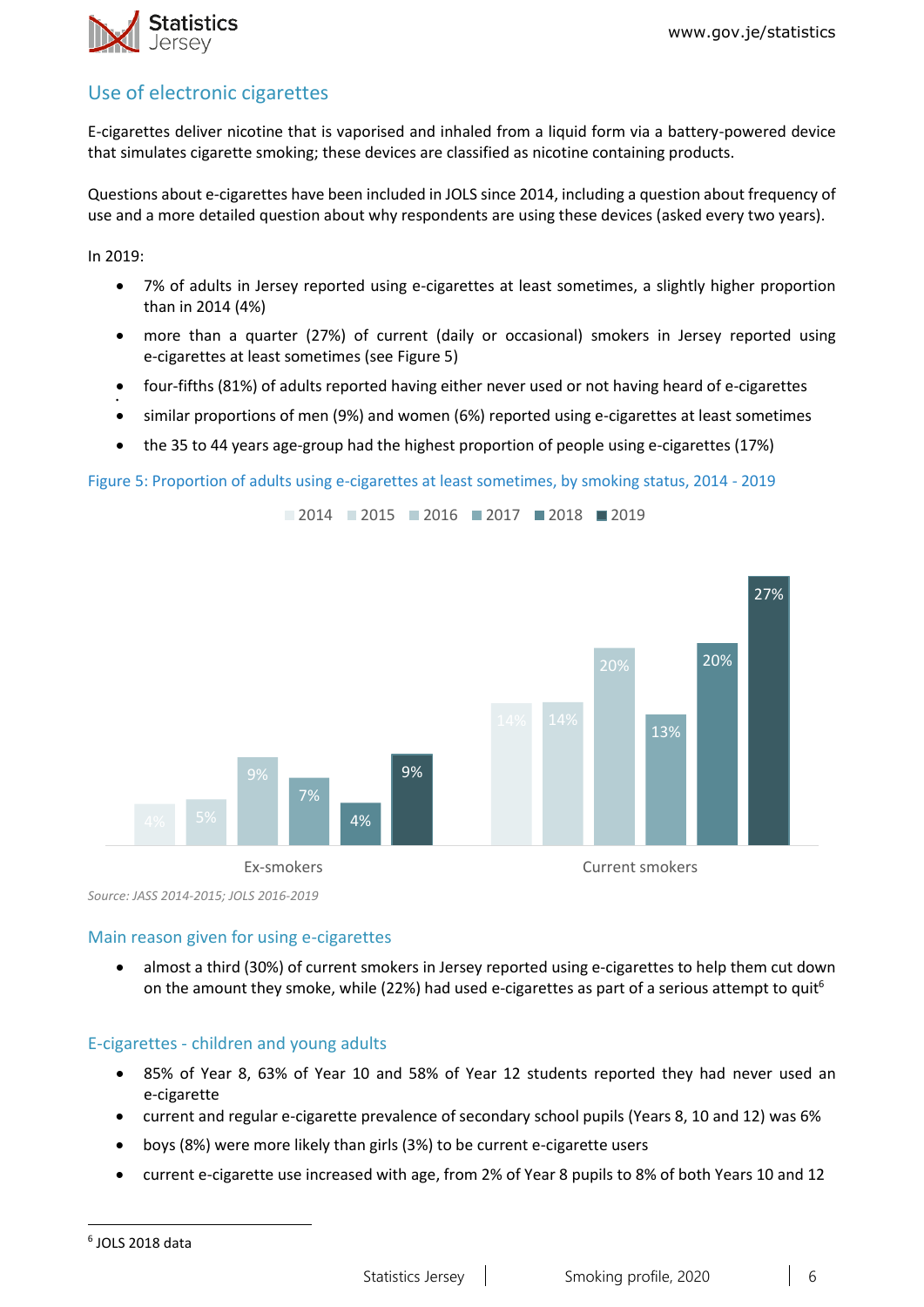

### Smoking by children and young adults

The Jersey Children and Young People's Survey defines regular smoking as smoking one or more cigarette per week and occasional smoking as less than one cigarette per week.

- the proportion of children who reported having 'never smoked' in 2018 was similar to that in 2014, and greater than in 2010 (Figure 6)
- in 2018, one in three Year 10 pupils (33%) reported they had tried smoking at least once, a similar proportion to 2014 (36%) but lower than in 2010 (48%)
- 8% of secondary school aged pupils (Years 8, 10 and 12) reported being current smokers (regular or occasional); 4% reported being regular smokers
- the proportion of regular smokers increased with age, from fewer than 1% of Year 6 pupils to 6% of both Year 10 and Year 12 pupils
- the proportion of Year 10 pupils who smoked regularly decreased from 12% in 2010 to 6% in 2018
- similar proportions of boys (6%) and girls (4%) in Year 10 said they were regular smokers in 2018
- almost three-quarters (73%) of young smokers in Year 12 reported having started smoking regularly before the age of 16
- in 2018, pupils categorised as regular smokers smoked a mean (average) of 15 pre-made (tobacco) cigarettes a week; pupils smoking roll-up cigarettes smoked a mean (average) of 14 roll-up (tobacco) cigarettes a week



#### Figure 6: Percentage of young people who have never smoked, 2006-2018

*Source: Jersey School Survey Report 2006-2018*

#### Factors that may influence children to start smoking

Starting smoking has been associated with a wide range of risk factors, including: parental and sibling smoking; the ease of obtaining cigarettes; smoking by friends and peer group members; socio-economic status; exposure to tobacco marketing; and depictions of smoking in films, television and other media.

- a quarter (26%) of children reported that their parents smoked
- 4% of households in which children were regularly present contained someone who smoked at home
- around one in ten children (11%) reported having some level of exposure to second-hand smoke in the home (theirs or others')
- one in twenty (5%) of children experienced second-hand smoke in a car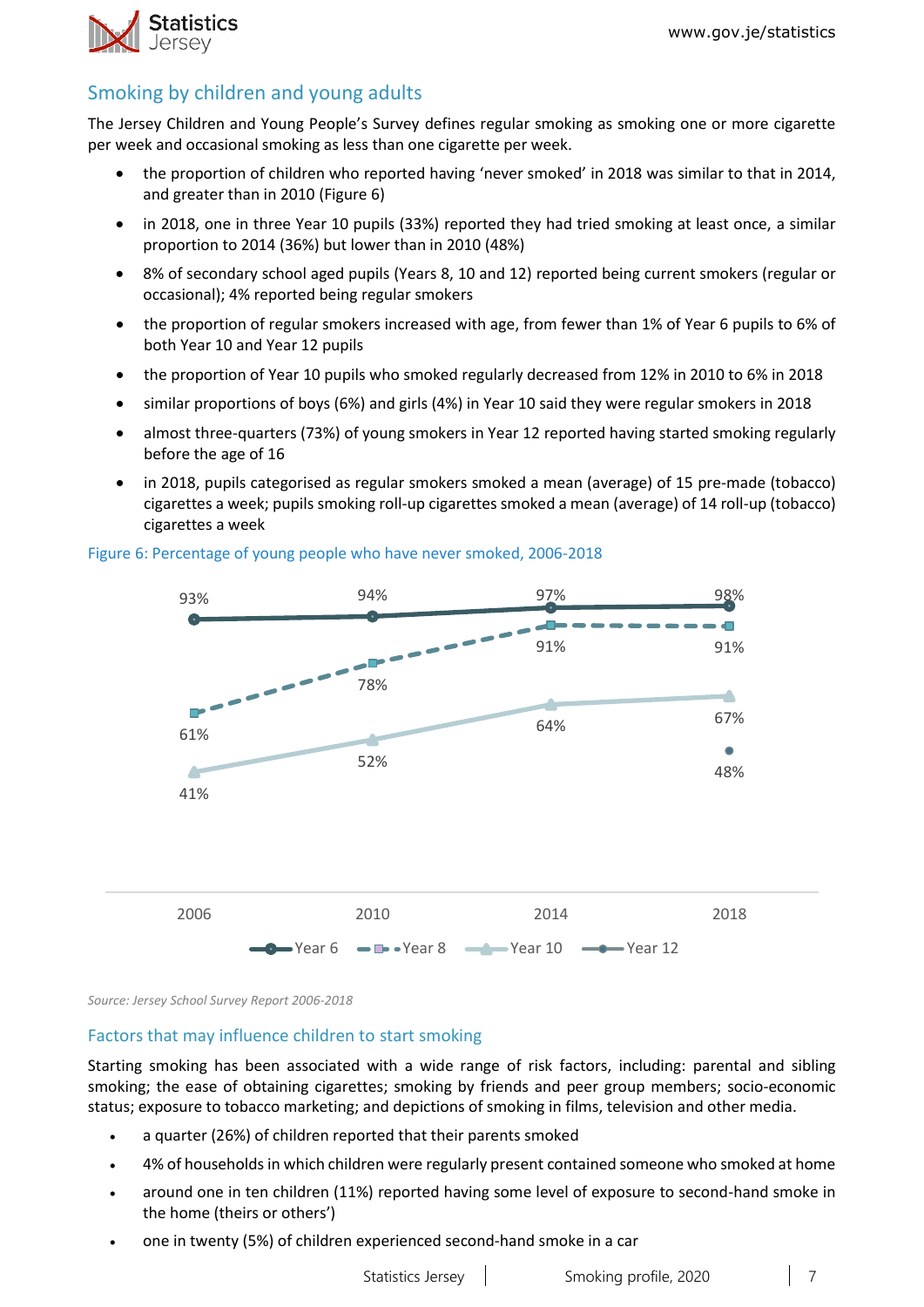

### Quitting smoking

#### Wanting to quit smoking

- in 2018, over half (57%) of adult smokers reported having wanted to quit smoking in the past year; this proportion represents a reduction compared to 2014 when over two-thirds (67%) reported that they had wanted to quit in the previous year
- 53% of men and 62% of women reported wanting to quit in 2018
- in 2018, 43% of children and young adults who were regular smokers wanted to give up smoking

#### Smoking cessation service

Help2Quit is a free and confidential stop smoking service delivered by local pharmacies on behalf of the Government of Jersey, alongside a specialist service which provides support for secondary care, pregnant women, mental health patients and people with long term health conditions. The service offers free information, support and nicotine replacement therapy. The support is designed to be widely accessible within the local community and is provided by trained pharmacy advisors, whilst the specialist service is provided by specialist stop smoking nurses.

#### Use of the stop smoking service

In 2019:

- 882 people set a quit date through the stop smoking service
- 443 people successfully quit through the Help2Quit smoking cessation service (and designated as "Valid DH Quit"), a quit rate of 50% and a similar proportion to that in each of the previous five years
- 373 (84%) of those with a designated quit status were confirmed by CO test (Figure 7)
- around 10 pregnant women used the cessation service, the lowest annual number recorded number since 2012 (60); the quit rate for pregnant mothers was 36%, a similar proportion to the average quit rate for the previous five years



#### Figure 7: Numbers registered with help2Quit, and percentage that successfully quit

*Source: Help2Quit*

#### Prison smoke free

From January 2019 the prison at La Moye has been smoke free, with no option for inmates to purchase cigarettes. Prisoners who do not want to stop smoking will be able to buy e-cigarettes. Prisoners can be supported by the Help 2 Quit team and new prisoners entering La Moye will also have access to the Help 2 Quit service's weekly clinic.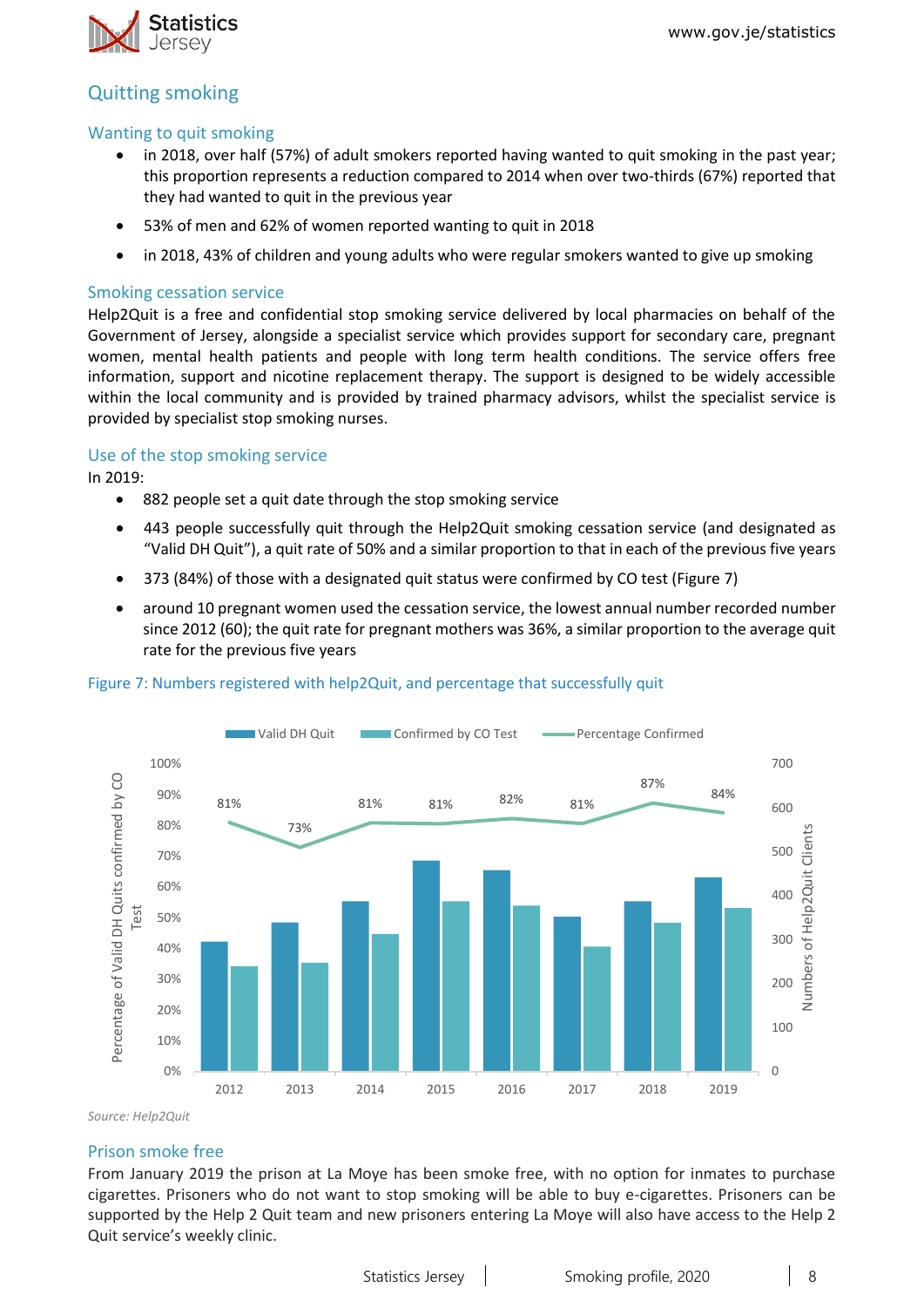

### Smoking related mortality

Monitoring the number of deaths that are attributable to smoking<sup>7</sup> gives a measure of the impact smoking has on Islanders' health. Data is presented for deaths occurring in 2018, the most recent available<sup>8</sup>.

#### Smoking-attributable deaths

- there were 800 deaths of adults aged 35 and over in Jersey in 2018, 120 (15%) of which were estimated to have died from conditions attributable to smoking, a similar proportion to 2017 (17%)
- a third (34%) of deaths of people aged 35 and over from conditions that can be caused by smoking were estimated to be attributable to smoking<sup>9</sup>

Figure 8: Number of deaths among adults aged 35 and over in Jersey which were attributable to smoking, 2008 to 2018



*Source: Statistics Jersey*

**.** 

Of those deaths of people aged 35 and over:

- 19% of male deaths and 12% of female deaths were estimated to be attributable to smoking in 2018
- these proportions in Jersey were similar to those in England in 2018, where 20% of male deaths and 12% of female deaths of people aged 35 and over were estimated to be attributable to smoking $10$
- in Jersey in 2018 it is estimated that:
	- 30 deaths (40%) of all deaths due to respiratory diseases were attributable to smoking
	- 60 deaths (27%) of all cancer deaths were attributable to smoking
	- 30 deaths (12%) of deaths from circulatory diseases were attributable to smoking
	- $\blacksquare$  these proportions are similar to those reported for England<sup>11</sup>

<sup>7</sup> NHS Digital, Statistics on Smoking, Appendices, published 2 July 2019, available from www.digital.nhs.uk

<sup>&</sup>lt;sup>8</sup> Deaths data can take up to 18 months to compile due to delays in the registration of deaths that go to inquest and the compilation of data on residents who die abroad.

<sup>9</sup> These statistical estimates are based on smoking prevalence and risks of smokers/ex-smokers developing each disease – for more information see Background Notes

<sup>&</sup>lt;sup>10</sup> NHS Digital, Statistics on Smoking: England 2019, published 2 July 2019, available from www.digital.nhs.uk

<sup>&</sup>lt;sup>11</sup> NHS Digital, Statistics on Smoking: England 2019, published 2 July 2019, available from www.digital.nhs.uk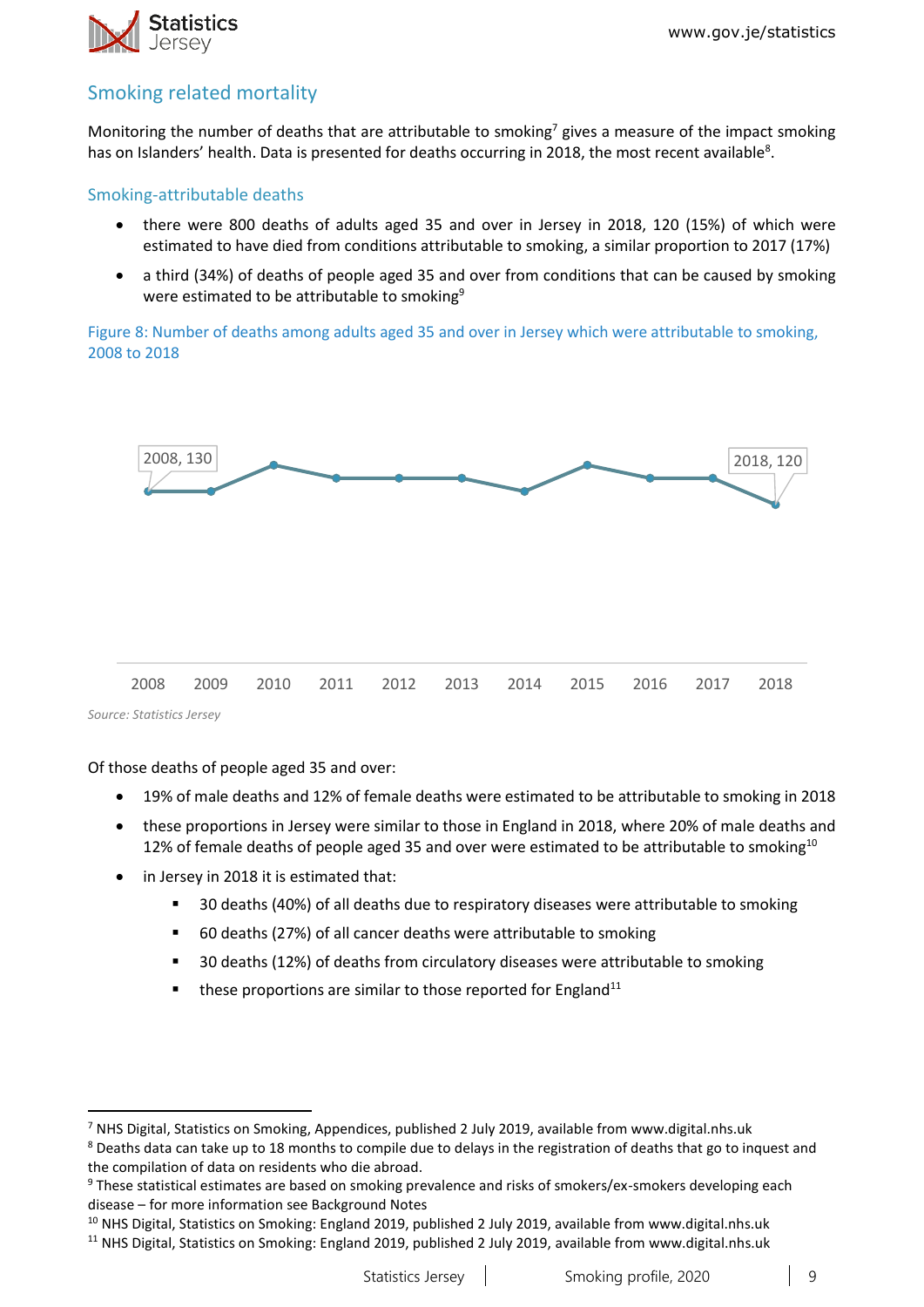

### Smoking related ill health

This section presents information on the health impacts of smoking, including hospital admissions and the self-reported health status of smokers.

#### Chronic obstructive pulmonary disease

Chronic obstructive pulmonary disease (COPD) refers to a group of lung diseases which cause breathing difficulties; this group includes emphysema and chronic bronchitis.

 $\bullet$  in 2018, 2,100 people registered with a GP in Jersey were on the COPD disease register<sup>12</sup>, representing an increase of a sixth (17%) on the number registered in 2016 (1,800)

#### Self-reported health

- 77% of adults who had never smoked reported being in very good or good health compared to 60% of current (daily or occasional) smokers in 2019
- 5% of adults who had never smoked reported being in bad or very bad health, compared to 12% of current smokers

#### Longstanding illness

When comparing both current and former smokers with those who have never smoked (never smokers), except for those aged 65 and over, a greater proportion of current and former smokers reported having an illness, disability or infirmity that had lasted or was expected to last at least twelve months (JOLS 2019) – see Figure 9

#### Figure 9: Proportion who report having a longstanding illness, disability or infirmity, by smoking status and age, 2019

Never Smoked Ex Smokers Current Smokers



*Source: JOLS 2019*

**.** 

 $12$  Specific disease registers are generated as part of the Jersey Quality Improvement Framework (JQIF) which incentives GPs to accurately record patients that meet a set of disease-specific criteria as being on a particular disease register.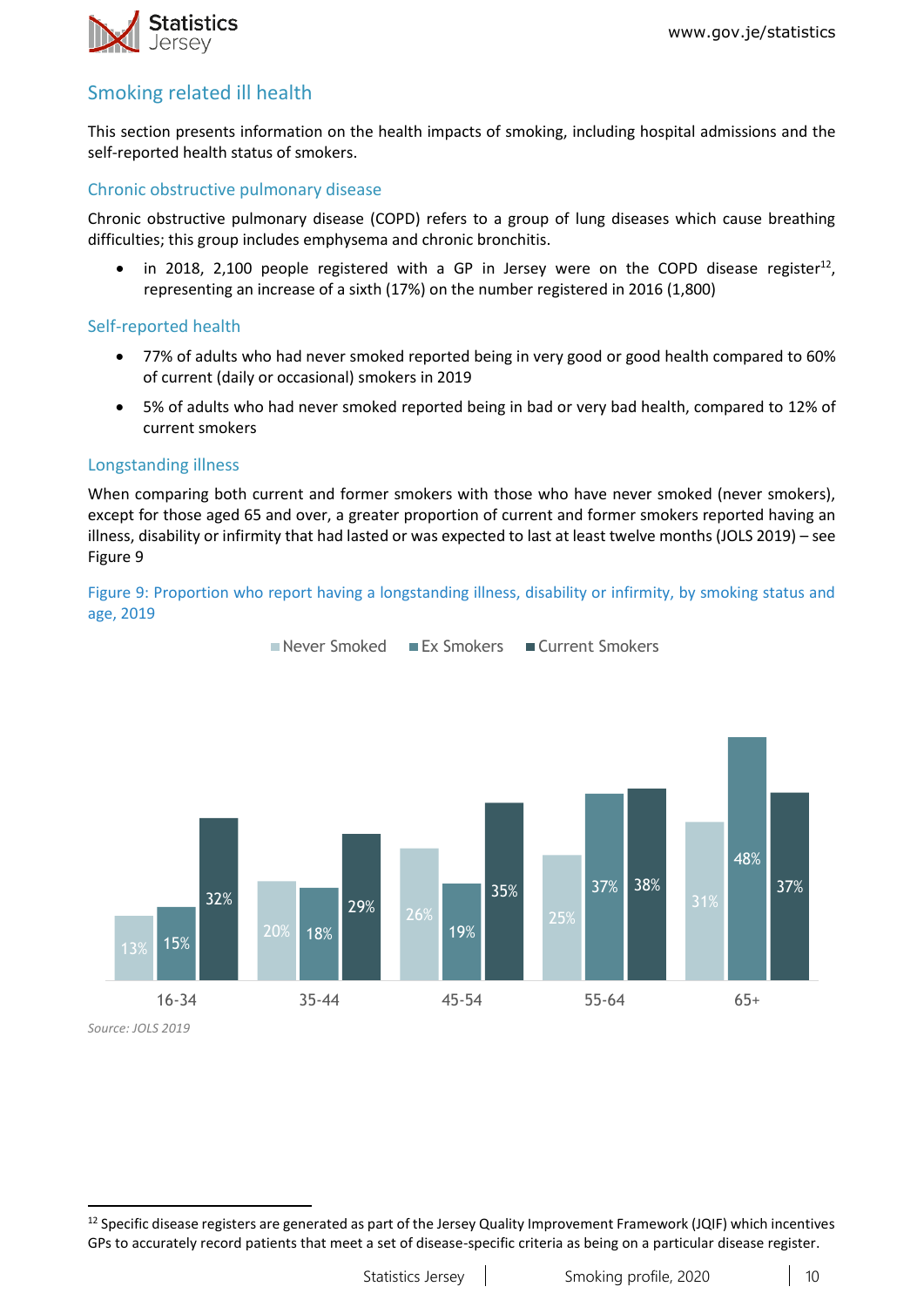

#### Hospital admissions

This section presents statistical estimates on the number of hospital admissions attributable to smoking; these estimates are based on the prevalence and risks of smokers and ex-smokers developing each disease. For further information, see Background Notes.

- 890 hospital admissions were estimated to be attributable to smoking in 2018; this number represents 3% of all hospital admissions in Jersey in that year and 30% of hospital admissions due to conditions that can be caused by smoking (Figure 10)
- the proportion of all hospital admissions attributable to smoking, and of hospital admissions due to conditions that can be caused by smoking, have been relatively similar since 2012

Figure 10: Proportion of hospital admissions attributable to smoking (adults aged 35 and over)



*Source: Trak 2018 13*

- males accounted for 57% of smoking attributable hospital admissions in 2018
- around one in five (19%) of all admissions for respiratory diseases were estimated to be attributable to smoking in 2018 (Figure 11), a similar proportion to that for England<sup>14</sup> for 2017/18 (22%)

#### Figure 11: Proportion of smoking attributable admissions for all these conditions



*Source: Trak 2018*

**.** 

 $13$  data on hospital admissions is taken from the hospital computer system TRAK which was implemented in June 2011 <sup>14</sup> NHS Digital, Statistics on Smoking: England 2019, published 1 July 2019, available from www.digital.nhs.uk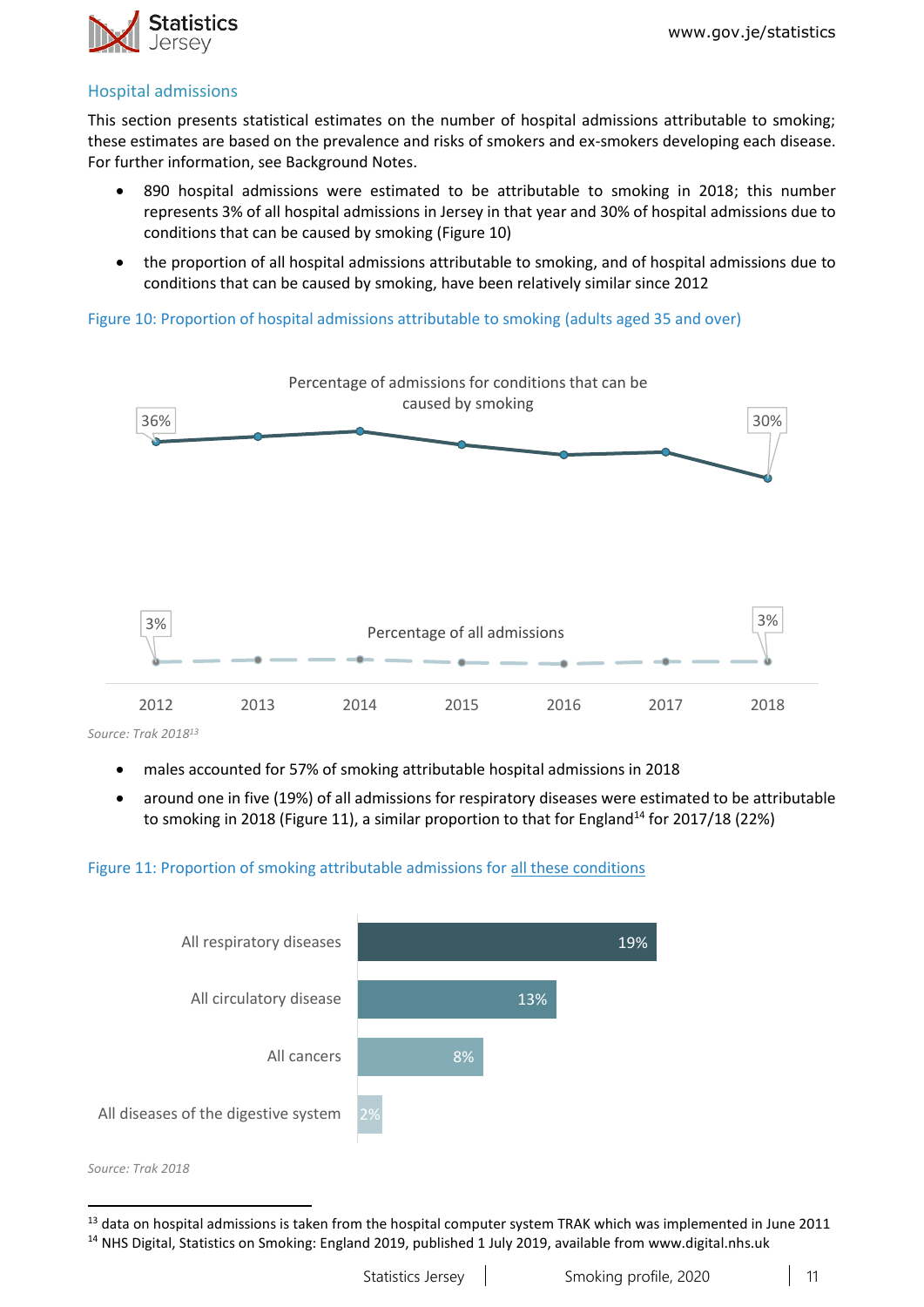

Figure 12: Proportion of admissions for specific conditions that can be caused by smoking that were attributable to smoking



*Source: Trak 2018*

- around half (49%) of admissions for cancers that can be caused by smoking were estimated to be attributable to smoking
- 34% of male admissions and 27% of female admissions for conditions that can be caused by smoking were attributable to smoking in 2018

Further comparisons of smoking attributable hospital admissions data for Jersey to data published for England by Public Health England can be found in Appendix 1.

#### Tobacco imports

• the quantity of tobacco imported into the Island has decreased from 68,300 kilograms in 2006 to 29,800 kilograms in 2019, a reduction of more than half (56%) – see Figure 13.

#### Figure 13: Annual Quantity of tobacco imported, thousands of kilograms, 2006-2019



*Source: States of Jersey Customs and Immigration Service*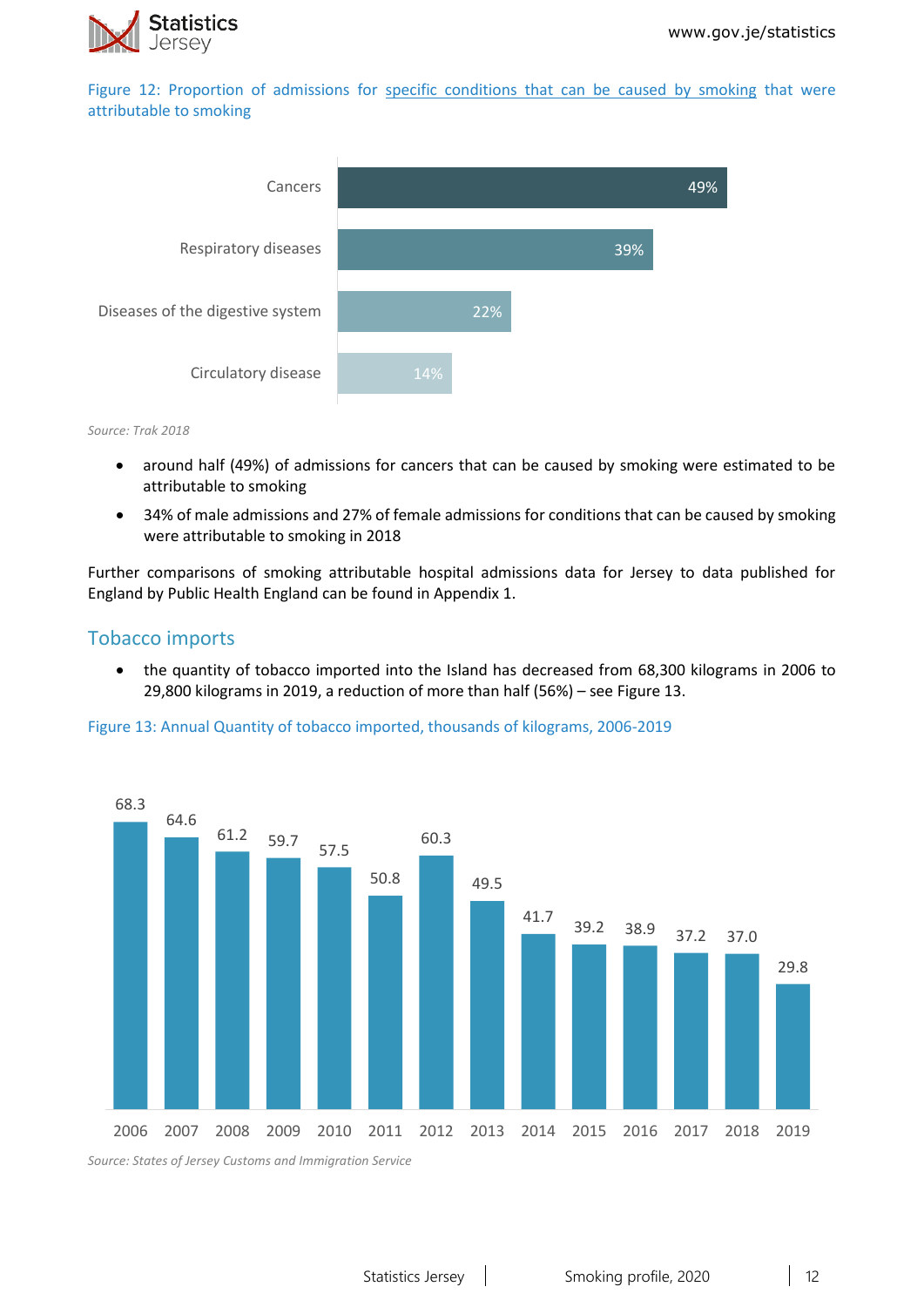

### **Definitions and glossary of terms**

#### Age standardised rates

An age standardised rate is the rate of events that would occur in a population with a standard age structure if that population were to experience the age-specific rates of the subject population (e.g. Jersey). The age groups used are 0 to 4, 5 to 9,…85 to 89, 90+ years. The 2013 European Standard Population has been used to calculate the standardised rates in this report. The same population is used for males, females and all persons and rates are expressed per 100,000 population.

#### Confidence Intervals

A confidence interval gives an indication of the statistical uncertainty around a value that has been calculated. A confidence interval indicates the range within which the true value for the population as a whole could be expected to lie, taking natural random variation into account. Confidence intervals should be considered when interpreting results.

#### Crude Rates

A crude rate refers to the number of events per 1,000 or 100,000 population.

#### Help2Quit Service

Help2Quit is a free and confidential stop smoking service delivered by local pharmacies on behalf of the States of Jersey Health and Social Services Department alongside a specialist service that provides support for secondary care, pregnant women, mental health patients and people with long-term health conditions. The service offers free information, support and nicotine replacement therapy. The support is designed to be widely accessible within the local community and is provided by trained pharmacy advisors, whilst specialist stop smoking nurses provide the specialist service.

#### Smoking attributable deaths and diseases

Smoking attributable deaths and diseases are the sums over the smoking attributable fractions for all deaths and diseases. The fraction (between 0 and 1) of a death or disease that is considered to be due to smoking is based on: relative risk (specific for underlying cause of death or primary reason for admission, smoking status, age and sex) and estimated smoking and ex-smoking prevalence (by age and sex) derived from the Jersey Opinions and Lifestyle Survey. This statistical estimate of smoking deaths or ill health can then standardised against the 2013 European Standard Population to allow comparisons over time and place (see Appendix 1). For further information on the methodology, see [www.digital.nhs.uk.](http://www.digital.nhs.uk/)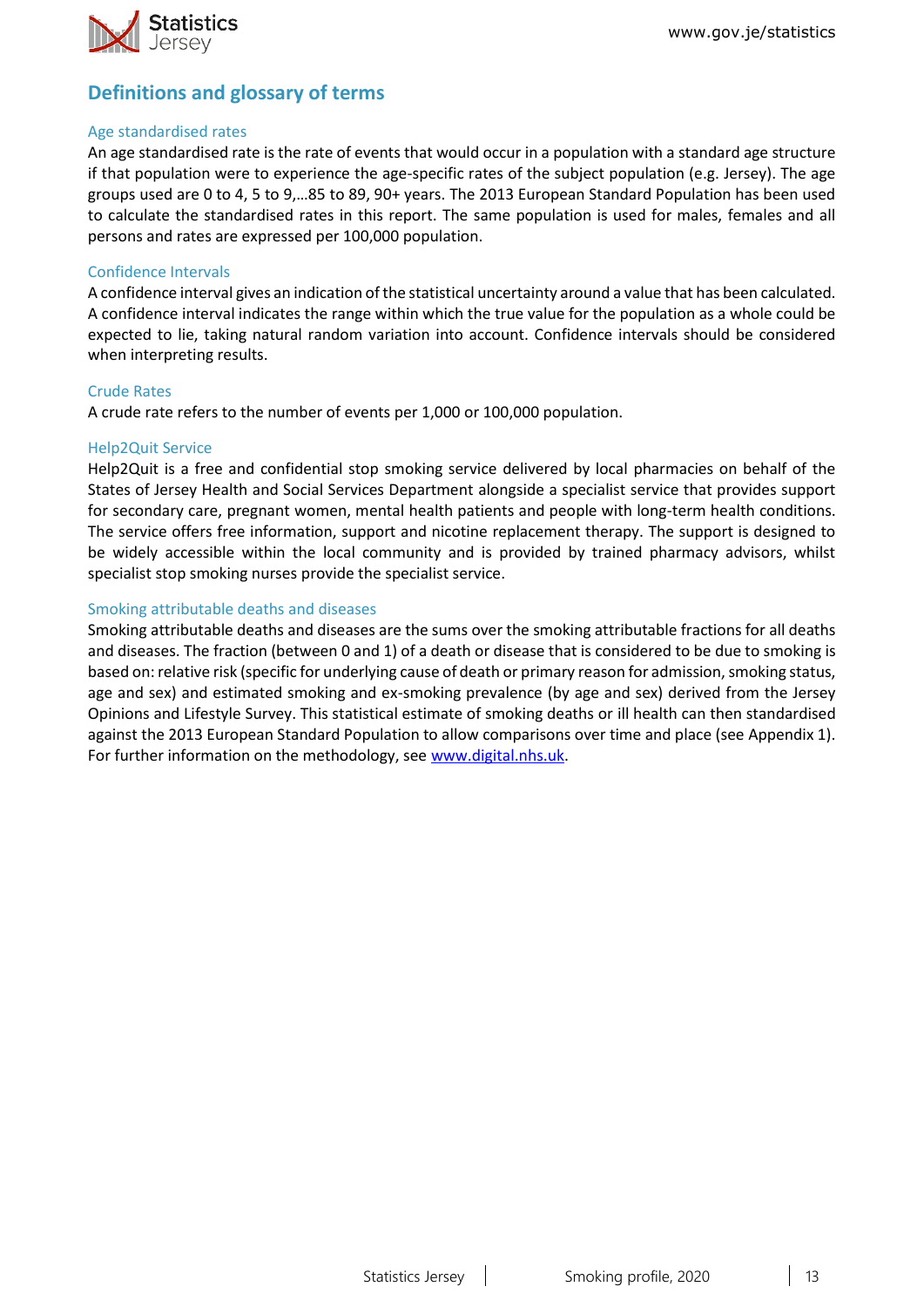

### **Background notes**

#### Data sources

The following data sources have been used in this report:

• The Marriage and Civil Status (Jersey) Law 2001 requires all deaths to be registered with the Superintendent Registrar within 5 days of the date of death, unless they have been referred to the Viscount. Data on deaths is compiled by Statistics Jersey and checked against other administrative sources to ensure that all deaths have been accurately detailed.

Cause of death is classified using the International Statistical Classification of Diseases, Injuries and Causes of Death (tenth revision, ICD-10). Coding of cause of death of Jersey registered deaths is undertaken by the Office for National Statistics on a quarterly basis.

• Data on births and passive smoking risk at 6-8 weeks of age was taken from the Child Health computer system. Statistics Jersey has access to the reporting system for statistical purposes. The system is administered by the Child Health Team who are part of the Health and Social Services Department Preventive Programmes Team.

• The Jersey Opinions and Lifestyle Survey (JOLS), formerly known as the Jersey Annual Social Survey, is a voluntary postal and internet survey run by Statistics Jersey. The Jersey Annual Social Survey was launched in 2005 and was renamed as the Jersey Opinions and Lifestyle Survey in 2016. In 2019 the survey was sent to more than 3,400 randomly selected households. Almost 1,100 people completed the survey questionnaire, a response rate of 33%.

Statistical weighting is used to compensate for different patterns of non-response from different sub-groups of the population. The survey results can therefore be considered broadly accurate and representative of Jersey's population. All analysis presented in this report uses weighted responses.

However, as with all sample surveys there is an element of statistical uncertainty in looking at very small changes or differences. With the survey methodology used, we can be 95% confident that the percentages presented in this report accurately represent the whole population percentage to  $\pm$  3.0 percentage points. Therefore, the report focuses on significant findings, for example where differences between groups of the population are at least 10 percentage points. See Annex in the JOLS report for more information on sampling, weighting and definitions used in this survey see [www.gov.je/JOLS](http://www.gov.je/JOLS)

• The Jersey School Survey, formerly known as the Health-Related Behaviour Questionnaire (HRBQ): the survey and subsequent report was first run in 1996 to record the attitude and behaviour of children and young people in Jersey, regarding their lifestyle, health and wellbeing. The HRBQ was first run by the Schools Health Education Unit (SHEU), Exeter, in 1996 (secondary schools) and 1998 (primary schools). The survey has been run every four years since 1998. Although SHEU no longer run the survey (it was subsequently carried out by the Jersey Public Health Intelligence Team), SHEU gave permission for the continued use of a number of their questions in order to measure changes over time. Some of the questions in the questionnaire are taken from, or based on, the work of John Balding/Schools Health Education Unit, Exeter (www.sheu.org.uk). Since 2018 the survey was run, analysed and published by Statistics Jersey.

Every Jersey child in school Years 6, 8, 10 and 12 was given the opportunity to take part. Over 80% for Years 6, 8 and 10, and 58% for Year 12 participated, a total of 3,058 children. The survey questionnaires were delivered in electronic format. Although broadly similar, there were three different questionnaires – one for Year 6, one for Year 8 and a third for Years 10 and 12. Some sections (e.g. drugs and sex) were not included, or were amended, for the younger children's versions of the questionnaire. Parents were given the option to preview the questionnaires and to withdraw their children from participating in the survey. Similarly, the children were given the option to withdraw themselves from the survey or to skip any questions that they weren't comfortable answering. Questionnaires were available in Polish and Portuguese, and staff at Mont a l'Abbe school also developed a set of resources to enable special needs children to participate in the survey. Analysis and statistical testing by sub-group was carried out to assess whether the response pattern for certain questions was significantly related to factors such as gender, ethnicity, school type, self-esteem, lacking material items, and parish type.

• Data on hospital admissions is supplied by the Government of Jersey Informatics team and is taken from the hospital computer system TRAK, which was implemented in June 2011. Admissions data are classified using ICD-10; each admission can have up to 20 diagnosis fields which provide the reasons why the patient was admitted to hospital. These diagnosis fields are used in the analysis of smoking attributable hospital admissions in this report.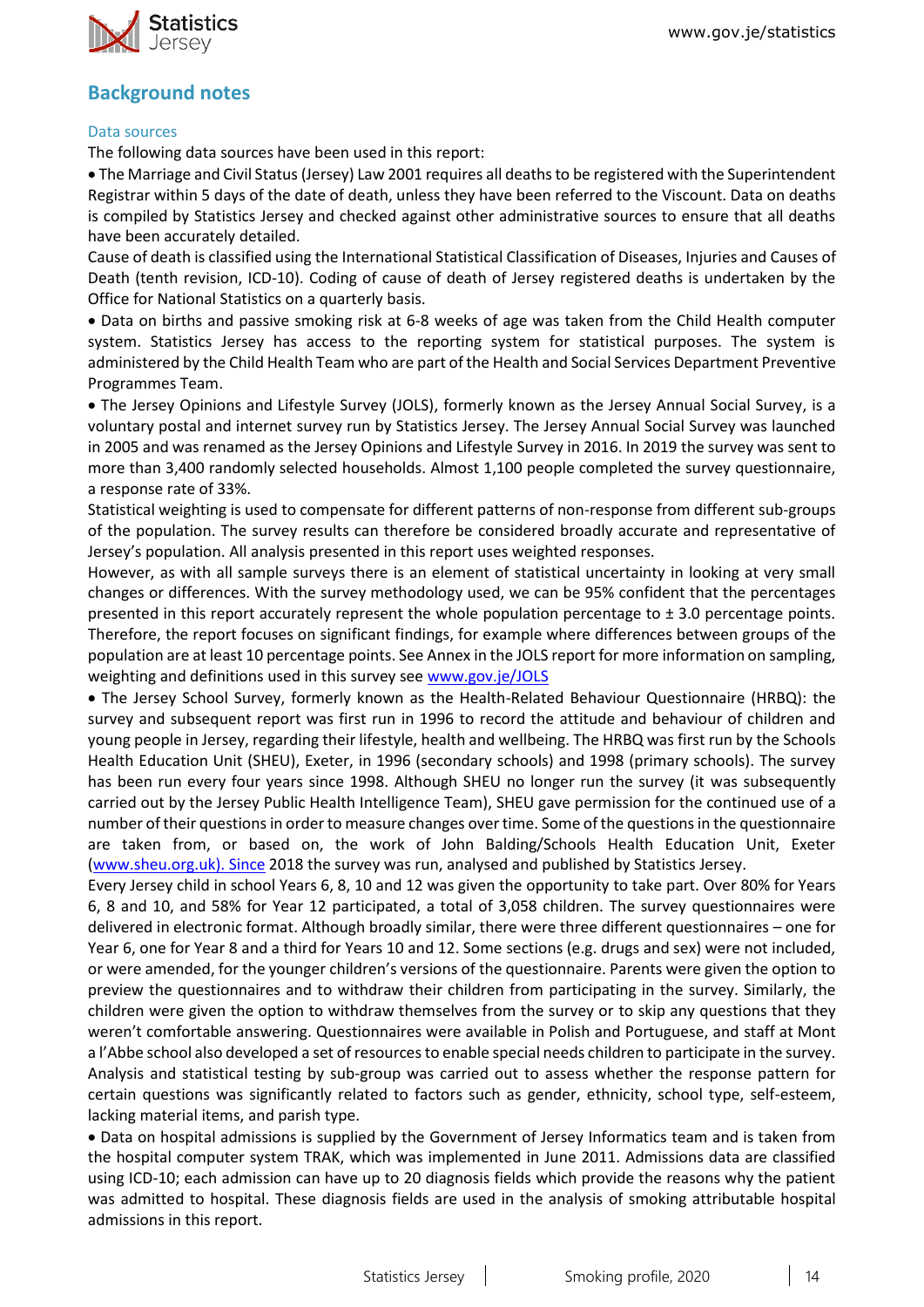

• Data on the number of people currently living with chronic obstructive pulmonary disease (COPD) is collected from the General Practice Central Server (GPCS), a computer system introduced into all general practice (GP) surgeries in Jersey in 2013. Data taken from the GPCS are taken from specific disease registers, generated as part of the Jersey Quality Improvement Framework which incentivises GPs to accurately record patients who meet a set of disease-specific criteria for each disease register. The quality of this data is deemed to be greater than those indicators and disease registers for which GPs are not incentivised to record.

• Jersey customs and immigration service supply information on volumes of tobacco imported into the Island.

#### **Comparisons**

Comparisons to other jurisdictions are presented in this report to enable benchmarking and comparison with trends being seen elsewhere. Data is extracted from published reports from the Office for National Statistics, Public Health England and NHS Digital.

#### **Timeliness**

The data presented in this report refers to 2018 data or earlier periods if UK comparison data for 2019 is not currently available. Data on deaths in Jersey for 2019 was not available at time of publication; therefore, 2018 figures are presented in this report. Hospital admission data for 2019 was not fully coded at time of publication; 2018 data has been used in this report.

#### Measures of mortality rates

Age-standardised rates have been calculated using the number of deaths occurring each year as the numerator and the mid-year population estimate for that year as the denominator. The rates have been standardised using the 2013 European Standard Population. The directly age-standardised rates adjust for differences in age and sex structures between populations to allow comparisons across time and place.

Annual mortality rates for Jersey are calculated using the average of the two corresponding end-year population estimates published by Statistics Jersey. The resulting estimate of the mid-year population assumes that half of births, deaths and migration occurs in the first half of the calendar year.

#### Smoking attributable fractions used to calculate smoking related mortality and hospital admissions

Attributable fraction values are the proportion of a health condition or external cause that is attributable to the exposure of a specific risk factor (such as smoking) in a given population. Attributable fractions are used in this report to estimate the number of deaths and hospital admissions that are related to smoking. For further information on the methodology, see www.nhsdigital.nhs.uk.

#### Accuracy and reliability

All figures have been independently rounded to the nearest integer. Percentages may therefore not add up to 100 percent due to rounding.

The data covers all deaths on- and off-Island of residents living in Jersey. A small number of inquests may still be outstanding for deaths occurring in calendar year 2018; therefore, numbers here should be treated as provisional. All death numbers have been independently rounded to the nearest 10, to reflect the provisional nature of these statistics at time of publication.

When the observed total number of deaths is fewer than 10, mortality rates are not calculated, as there are too few deaths to calculate directly standardised rates reliably.

Data recorded on the GP central server is reliant on GPs and practice staff to accurately record activity occurring in their individual practices. Statistics Jersey has access, through a data sharing agreement, to the central server to allow statistical information to be monitored. This information is anonymised and as a result the data cannot be interrogated to look for errors or duplicates; therefore, figures presented here should be treated with caution. The accuracy and reliability of this data is expected to improve as data is further shared and interrogated and as coding of the data improves.

#### Confidence intervals and statistical significance

Confidence intervals have been used in this report to compare Jersey mortality rates and hospital admission rates with those of England. Confidence intervals are a measure of the statistical precision of an estimate and show the range of uncertainty around the estimated figure. The confidence interval indicates the range within which the true value for the population as a whole can be expected to lie, taking natural random variation into account.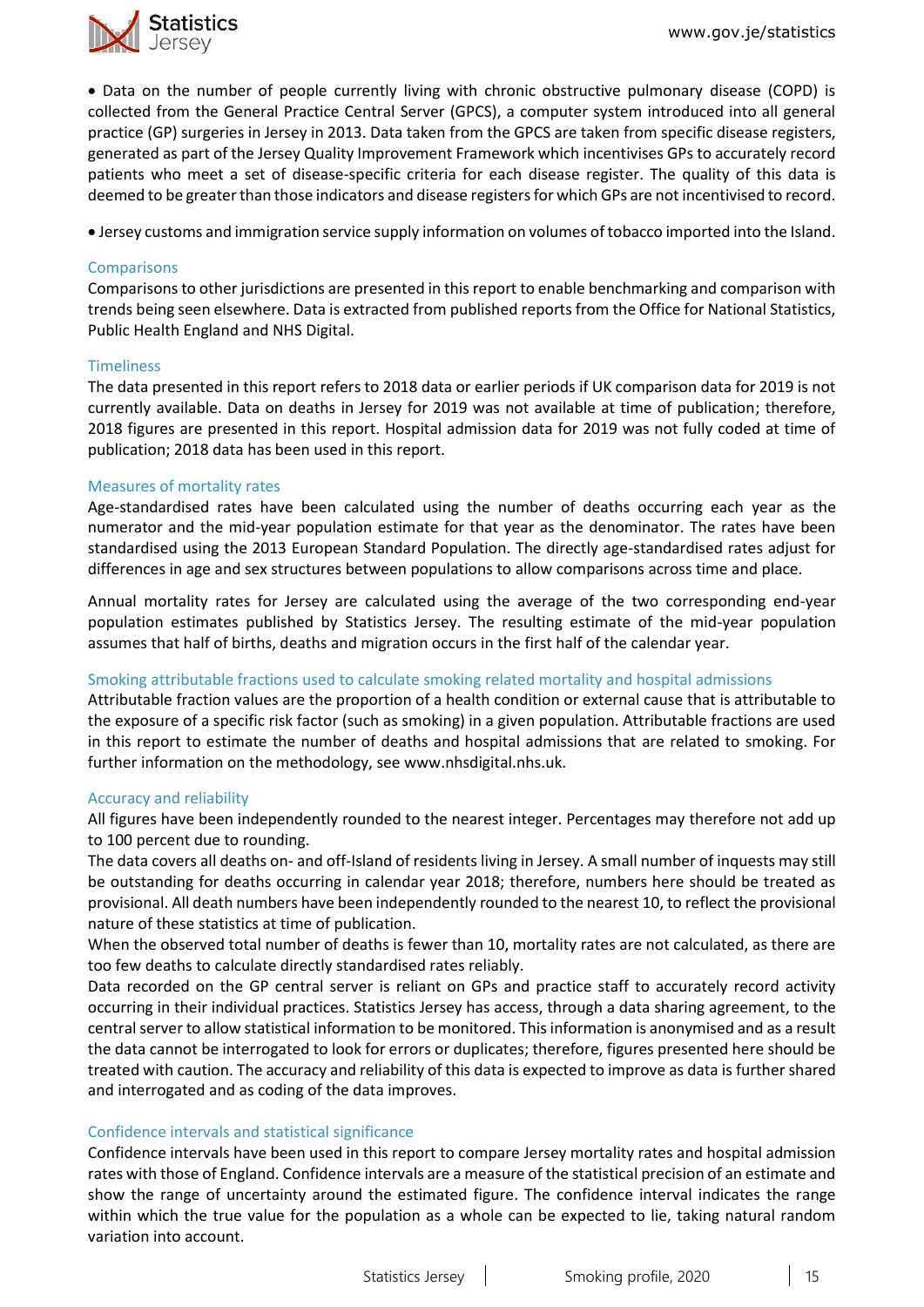

Comparisons between rates or over time have been tested to determine whether differences are likely to be statistically significant or the result of natural random variation. Only those differences deemed as statistically significant have been described in this report using terms such as 'increase', 'decrease', 'higher' or 'lower'.

#### Data quality and completeness

A quality assurance process includes checks on data completeness, comparison to previous year data, comparisons to previous data for the same cohorts and investigation of any large changes.

The data quality and completeness of data extracted from the GP central server cannot be assured; however, where variation between GP practices is identified, this is fed back to individual surgeries for further checks. Figures are also compared to previous year's figures and large changes are investigated.

The number of deaths may differ from previously published figures due to the inclusion of data from inquests which can take up to 18 months to complete and register. Data on deaths of Jersey residents that occur outside of the Island may also result in a delay in registering the death with the Superintendent Registrar. This means that total deaths in a given year should be treated as provisional.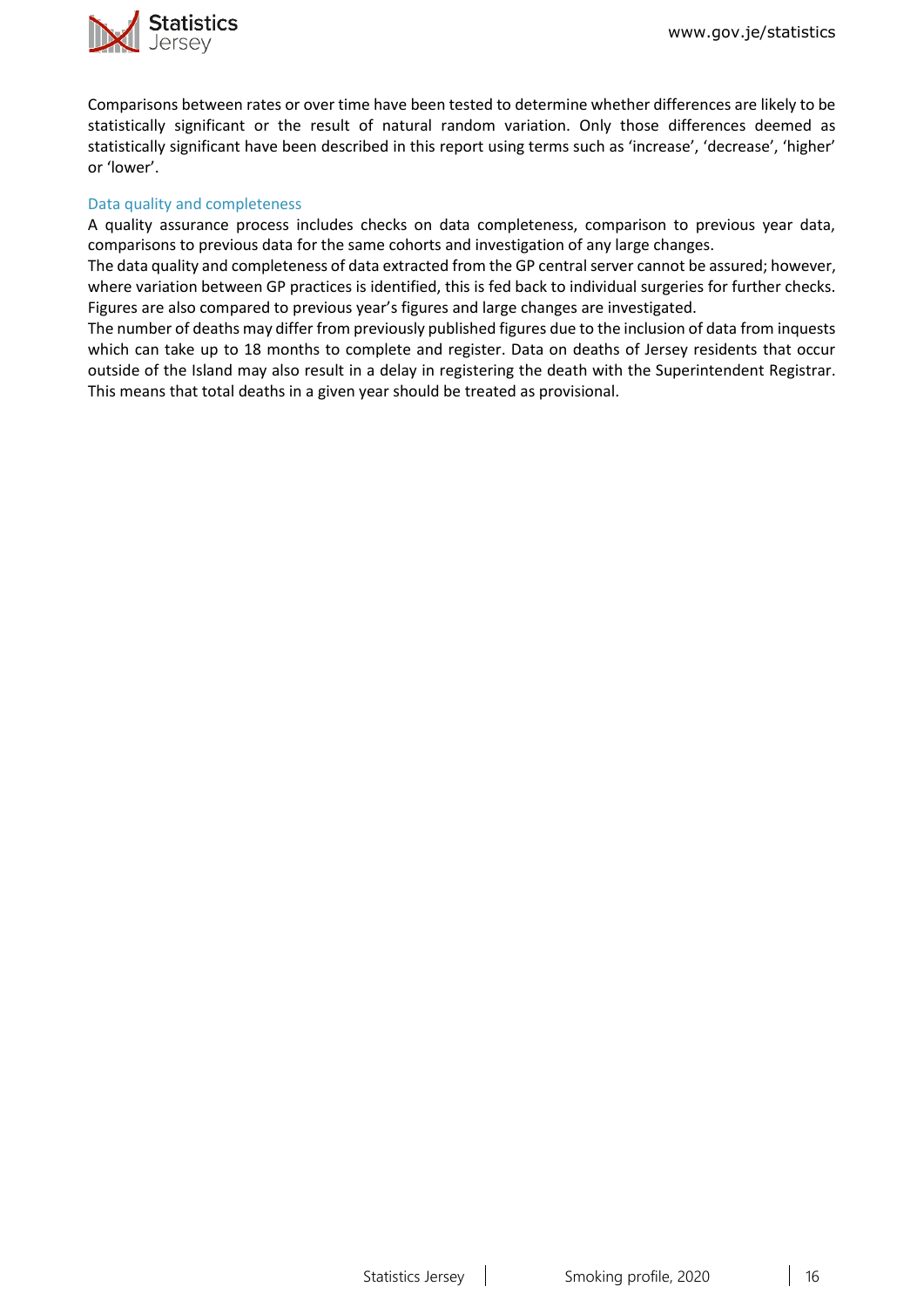

1

# **Appendix: Public Health England (PHE) comparable indicators**

## Adult smoking indicators

### Table A1: Adult smoking indicators (PHE measure)

| Indicator                                                        | Period | Jersey<br>rate | Jersey<br>95% CI | England<br>rate | England<br>95% CI | England<br>best/<br>lowest <sup>15</sup> | England<br>worst/<br>highest |
|------------------------------------------------------------------|--------|----------------|------------------|-----------------|-------------------|------------------------------------------|------------------------------|
| Smoking prevalence in adults aged 18+ (percentage of population) |        |                |                  |                 |                   |                                          |                              |
| Current smokers*                                                 | 2018   | 15             | (13, 17)         | 14              | (14, 15)          | 4                                        | 26                           |
| Ex-smokers*                                                      | 2018   | 33             | (30, 36)         | 26              | (26, 26)          | 41                                       | 11                           |
| Never smokers*                                                   | 2018   | 52             | (49, 55)         | 60              | (59, 60)          | 72                                       | 41                           |

*Source: Statistics Jersey and Public Health England. Public Health Profiles [Date accessed 25/02/2020] \* A change to the question asked in the UK Annual Population survey in 2016 meant that those who smoke cigars or pipes are no longer classified as smokers* 

### Figure A1: Adult smoking indicators (PHE measure)



*Source: Statistics Jersey and Public Health England. Public Health Profiles [Date accessed 25/02/2020] \* A change to the question asked in the UK Annual Population survey in 2016 meant that those who smoke cigars or pipes are no longer classified as smokers*

<sup>&</sup>lt;sup>15</sup> England best/ lowest by Local Authority. Local Authority (LA) is a generic term for any level of local government in the United Kingdom. In geographic terms, LAs include English counties, county districts, metropolitan districts, unitary authorities and London boroughs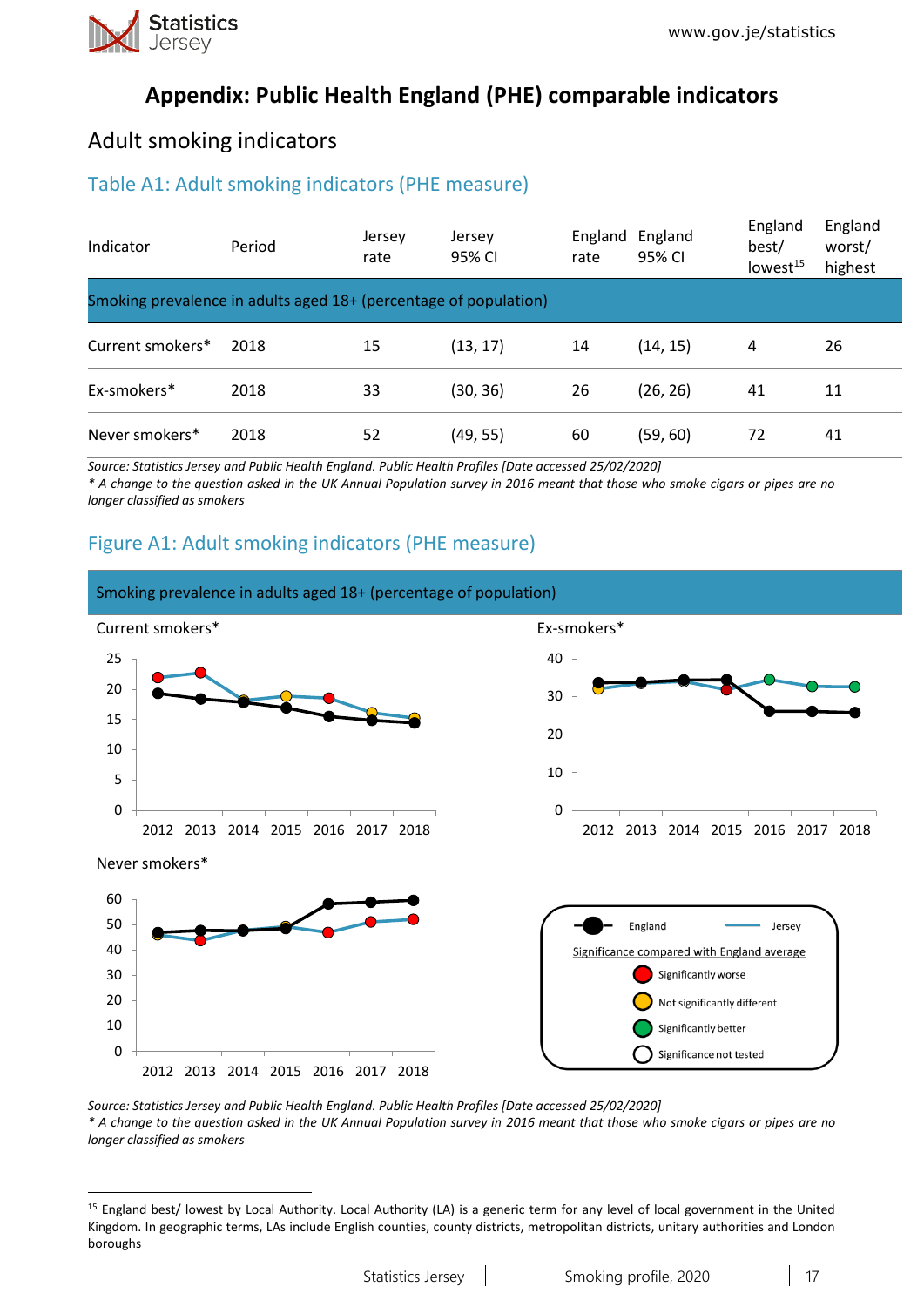

# Smoking-related mortality indicators

The following indicators monitor the impact that smoking prevalence has on a population's health. Smoking is a known risk factor for stillbirth and neonatal mortality and the inclusion of these measures, alongside mortality rates from conditions known to be caused by smoking, help to monitor whether changes in smoking prevalence are having an impact on health-related issues.

### Table A2: Mortality indicators (PHE measure)

| Indicator                                                                                              | Period                                                                                 | Jersey<br>rate | Jersey<br>95% CI | rate | <b>England England</b><br>95% CI | England<br>best/<br>lowest | England<br>worst/<br>highest |  |
|--------------------------------------------------------------------------------------------------------|----------------------------------------------------------------------------------------|----------------|------------------|------|----------------------------------|----------------------------|------------------------------|--|
|                                                                                                        | Smoking attributable mortality (age-standardised rate per 100,000 population aged 35+) |                |                  |      |                                  |                            |                              |  |
| All persons                                                                                            | 2016-18                                                                                | 242            | (203, 285)       | 250  | (249, 251)                       | 134                        | 479                          |  |
| Smoking attributable deaths from heart disease (age-standardised rate per 100,000 population aged 35+) |                                                                                        |                |                  |      |                                  |                            |                              |  |
| All persons                                                                                            | 2016-18                                                                                | 21             | (3, 43)          | 23   | (23, 23)                         | 12                         | 51                           |  |
| Smoking attributable deaths from stroke (age-standardised rate per 100,000 population aged 35+)        |                                                                                        |                |                  |      |                                  |                            |                              |  |
| All persons                                                                                            | 2016-2018                                                                              | 8              | (0, 27)          | 8    | (7, 8)                           | 4                          | 17                           |  |
| Deaths from lung cancer (age-standardised rate per 100,000 population)                                 |                                                                                        |                |                  |      |                                  |                            |                              |  |
| All persons                                                                                            | 2016-2018                                                                              | 54             | (45, 63)         | 55   | (54, 55)                         | 33                         | 101                          |  |
| Deaths from oral cancer (age-standardised rate per 100,000 population)                                 |                                                                                        |                |                  |      |                                  |                            |                              |  |
| All persons                                                                                            | 2016-2018                                                                              | 5              | (3, 9)           | 5    | (5, 5)                           | 3                          | 10                           |  |
| Deaths from chronic obstructive pulmonary disease (age-standardised rate per 100,000 population)       |                                                                                        |                |                  |      |                                  |                            |                              |  |
| All persons                                                                                            | 2016-2018                                                                              | 50             | (41, 58)         | 52   | (51, 52)                         | 26                         | 112                          |  |
| Still birth rate (foetal deaths occurring after 24 weeks gestation per 1,000 births)                   |                                                                                        |                |                  |      |                                  |                            |                              |  |
| All persons                                                                                            | 2016-2018                                                                              | 3              | (1, 5)           | 4    | (4, 4)                           | $\overline{2}$             | $\overline{7}$               |  |
| Neonatal mortality rate (number of deaths under 28 days per 1,000 live births)                         |                                                                                        |                |                  |      |                                  |                            |                              |  |
| All persons                                                                                            | 2016-2018                                                                              |                |                  | 3    | (3, 3)                           | $\mathbf{1}$               | 6                            |  |

*Source: Statistics Jersey and Public Health England. Public Health Profiles [Date accessed 25/02/2020] - Where counts of neonatal deaths are less than three, the rate is not calculated for this indicator*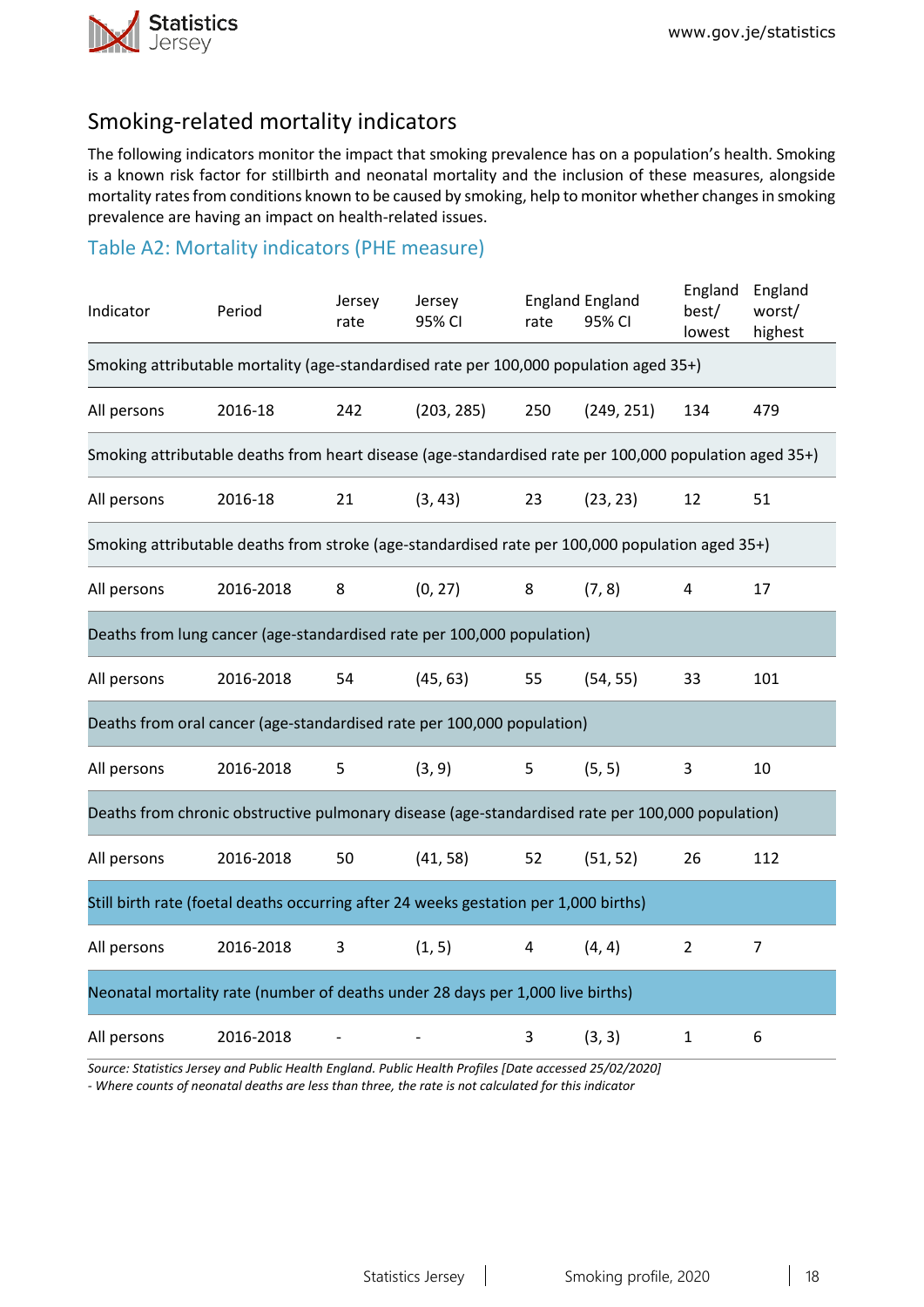

### Figure A2: Mortality indicators (PHE measure)



Smoking attributable deaths from heart disease (age-standardised rate per 100,000 population aged 35+)



Smoking attributable deaths from stroke (age-standardised rate per 100,000 population aged 35+)

All persons



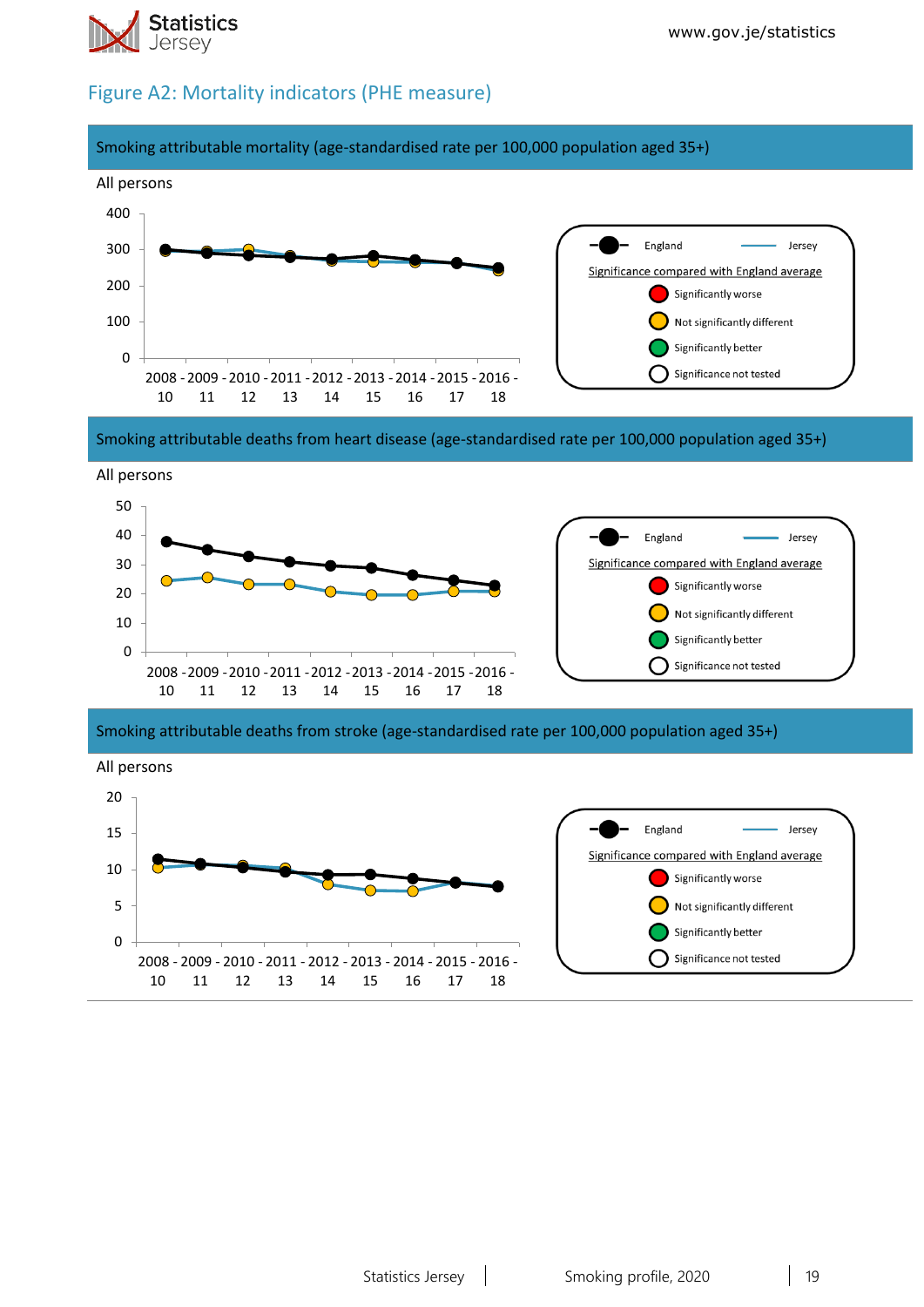

#### Deaths from lung cancer (age-standardised rate per 100,000 population)



#### Deaths from oral cancer (age-standardised rate per 100,000 population)



#### Deaths from chronic obstructive pulmonary disease (age-standardised rate per 100,000 population)

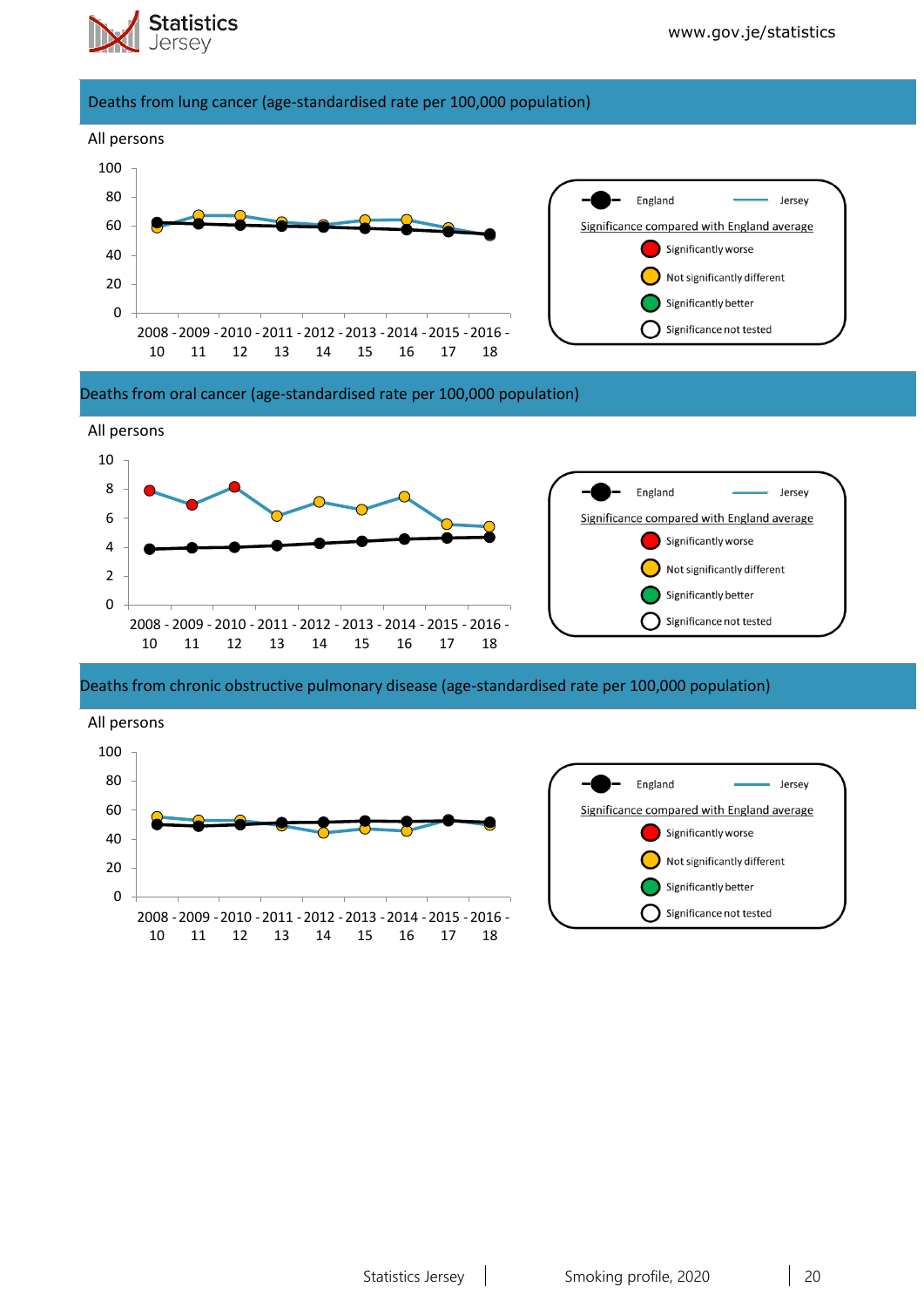

#### Still birth rate (foetal deaths occurring after 24 weeks gestation per 1,000 births)



Neonatal mortality rate (number of deaths under 28 days per 1,000 live births)



*Source: Statistics Jersey and Public Health England. Public Health Profiles [Date accessed 25/02/2020] \*Where counts of neonatal deaths are less than three, the rate is not calculated for this indicator*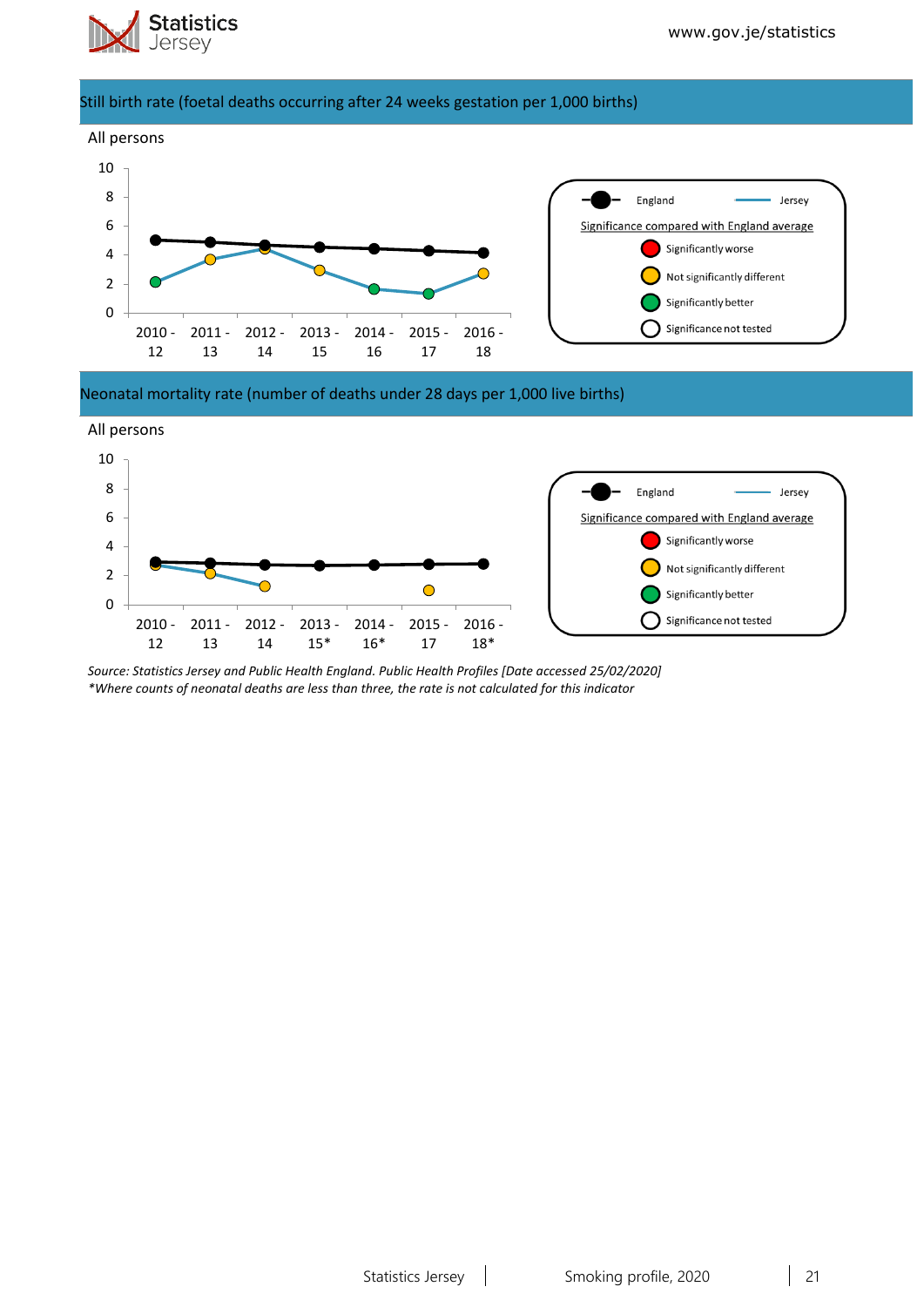

# Smoking related ill health indicators

The following indicators monitor the impact that smoking prevalence has on a population's health. Smoking is a known risk factor for premature birth and low-birth weight at full term and the inclusion of these measures, alongside hospital admissions attributable to smoking, help to monitor whether changes in smoking prevalence are having an impact on health-related issues.

### Table A3: Smoking related ill health indicators (PHE measures)

| Indicator                                                                                               | Period                                                                 | Jersey<br>rate | Jersey<br>95% CI | England<br>rate | England<br>95% CI | England<br>best/<br>lowest | England<br>worst/<br>highest |  |
|---------------------------------------------------------------------------------------------------------|------------------------------------------------------------------------|----------------|------------------|-----------------|-------------------|----------------------------|------------------------------|--|
| Premature births (less than 37 weeks gestation) and still births per 1,000 live and still births        |                                                                        |                |                  |                 |                   |                            |                              |  |
| All persons                                                                                             | 2015-17                                                                | 55             | (47, 64)         | 81              | (80, 81)          | 65                         | 113                          |  |
| Low birth weight of term babies (percentage of all live births at term with low birth weight)           |                                                                        |                |                  |                 |                   |                            |                              |  |
| All persons                                                                                             | 2017                                                                   | 1              | (1, 2)           | 3               | (3, 3)            | 2                          | 5                            |  |
|                                                                                                         | Hospital admissions for asthma (per 100,000 population under 19 years) |                |                  |                 |                   |                            |                              |  |
| All persons                                                                                             | $2017*$                                                                | 145            | (102, 205)       | 186             | (184, 189)        | 83                         | 512                          |  |
| Smoking attributable hospital admissions (age-standardised rate per 100,000 population aged 35 or over) |                                                                        |                |                  |                 |                   |                            |                              |  |
| All persons                                                                                             | 2017*                                                                  | 1617           | (1440, 1802)     | 1530            | (1,526, 1,535)    | 721                        | 2990                         |  |

*Source: Statistics Jersey and Public Health England. Public Health Profiles [Date accessed 25/02/2020]*

*\*Jersey data is for calendar years, whereas Public Health England data is for financial years*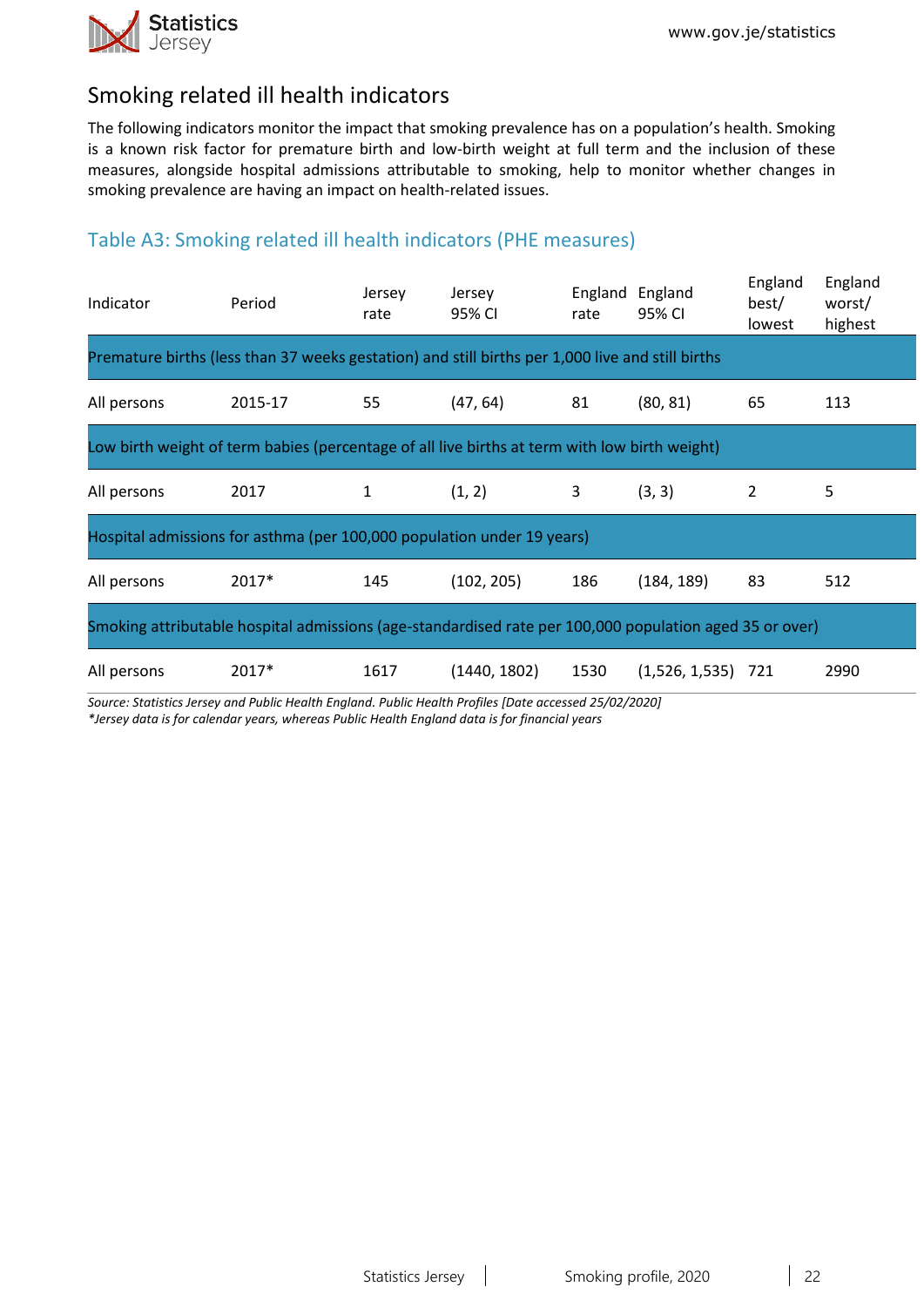

### Figure A3: Smoking related ill health indicators (PHE measures)







Hospital admissions for asthma (per 100,000 population under 19 years)

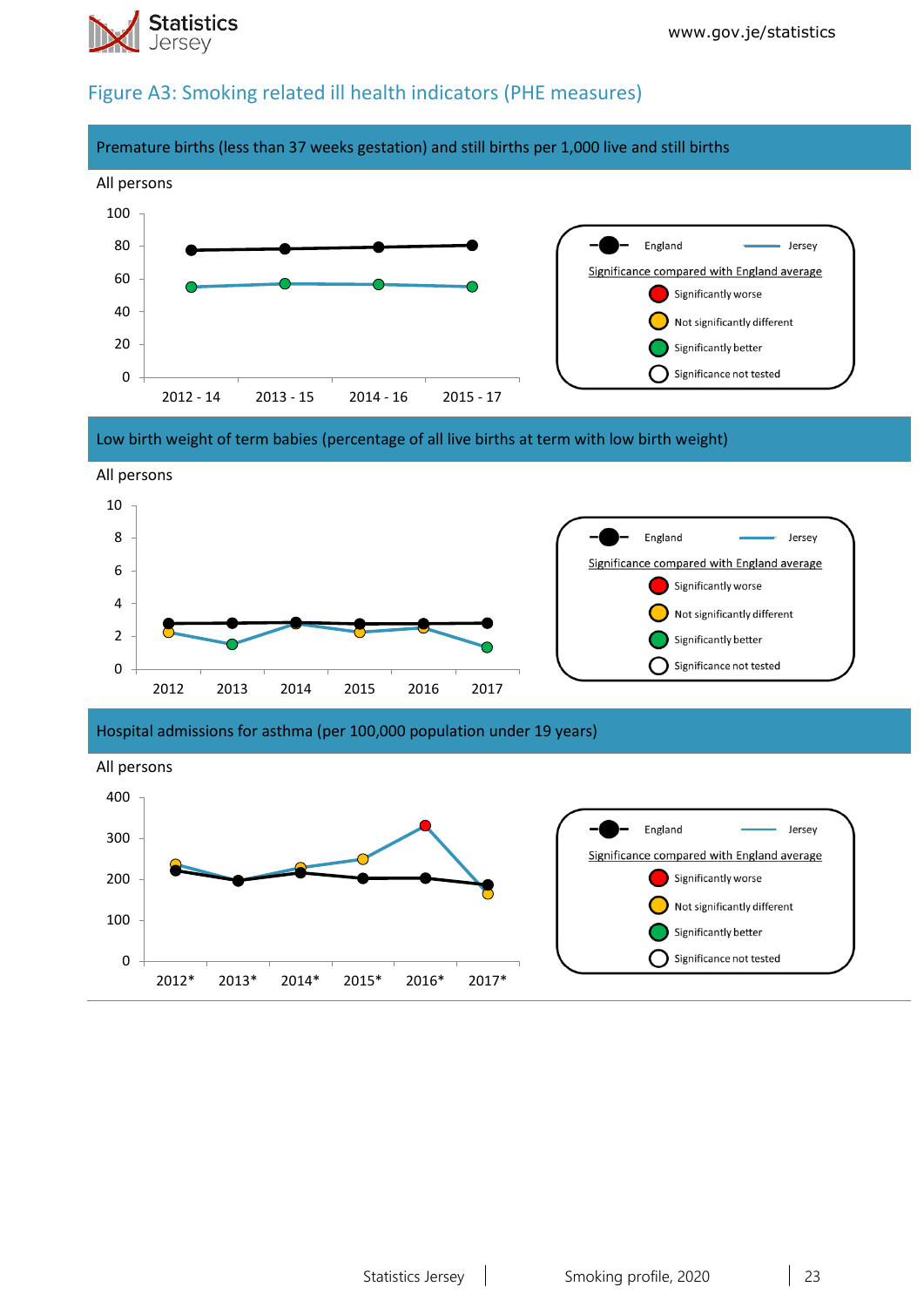



*Source: Statistics Jersey and Public Health England. Public Health Profiles [Date accessed 25/02/2020] \*Jersey data is for calendar years, whereas Public Health England data is for financial years*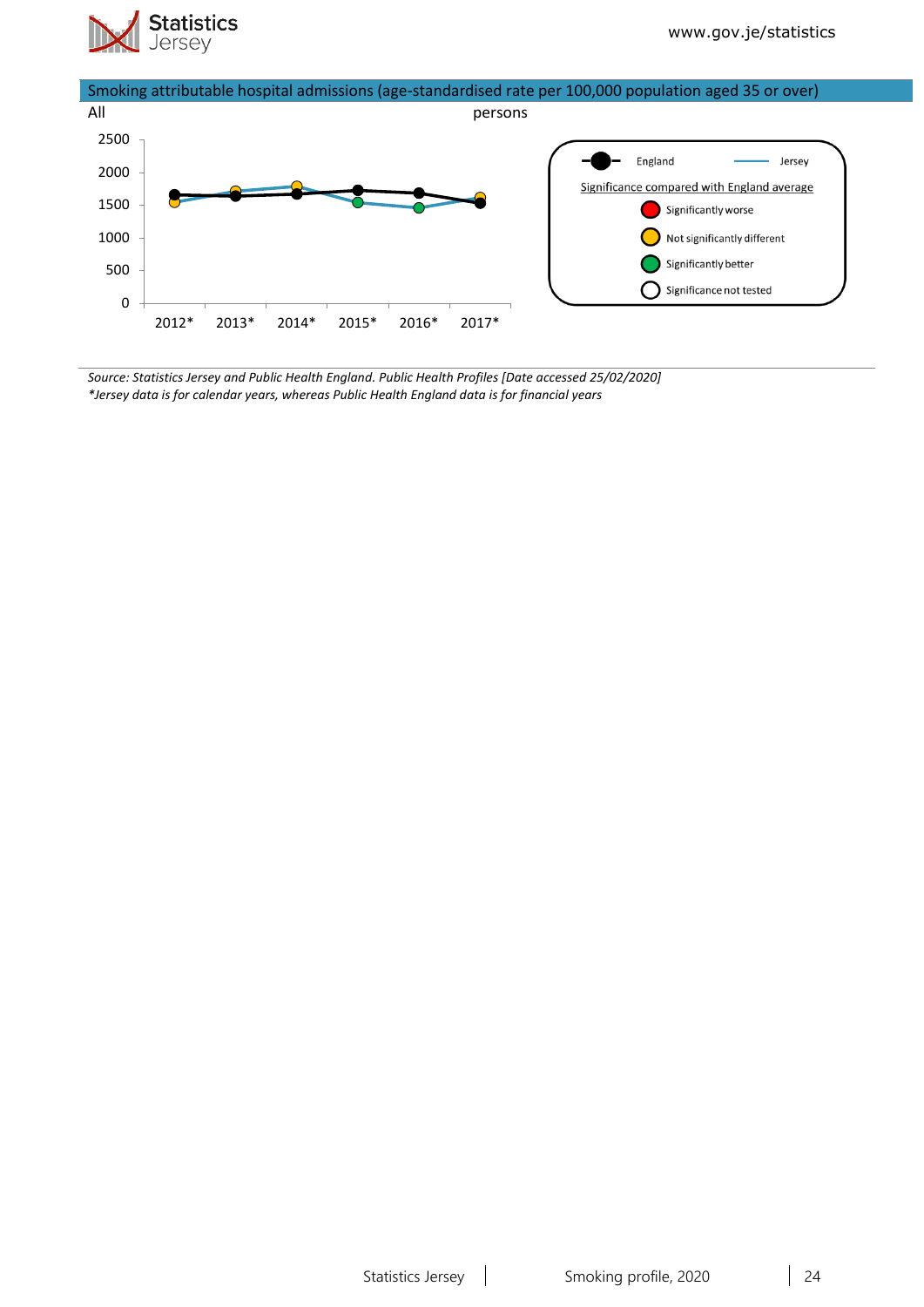

# Smoking quitters indicators

### Table A4: Smoking quitters indicators (PHE measures)

| Indicator                                                         | Period | Jersey rate | Jersey<br>95% CI | England<br>rate | England<br>95% CI | England<br>best | England<br>worst |  |
|-------------------------------------------------------------------|--------|-------------|------------------|-----------------|-------------------|-----------------|------------------|--|
| Number setting a quit date per 100,000 smokers                    |        |             |                  |                 |                   |                 |                  |  |
| All persons                                                       | 2018*  | 6,546       | (6049, 6889)     | 3,614           | (3569, 3661)      | 12,836          | 380              |  |
| Successful quitters at 4 weeks per 100,000 smokers                |        |             |                  |                 |                   |                 |                  |  |
| All persons                                                       | 2018*  | 3,247       | (2958, 3564)     | 1,894           | (1869, 1920)      | 7.540           | 261              |  |
| Successful quitters (CO validated) at 4 weeks per 100,000 smokers |        |             |                  |                 |                   |                 |                  |  |
| All persons                                                       | 2018*  | 2,852       | (2581, 3150)     | 1,326           | (1308, 1345)      | 5,842           | 209              |  |

*\*Jersey data is for calendar years, whereas Public Health England data is for financial years*